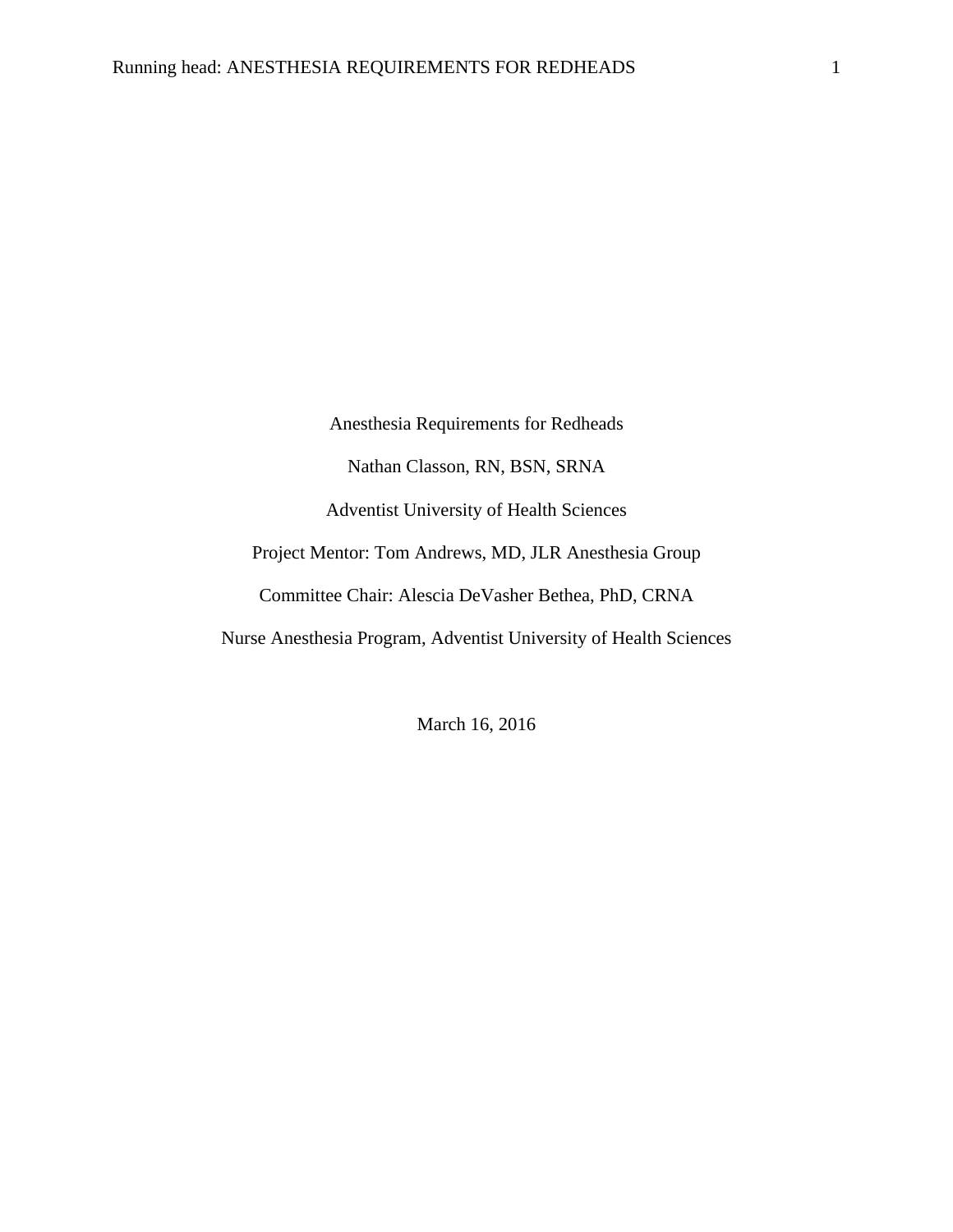### **Abstract**

As the melanocortin-1 receptor gene was not discovered until 1995, only anecdotal observation supported that redheads had an increased anesthetic requirement. Utilizing relatively recent research, this project aimed to enhance the knowledge regarding the anesthetic requirements for redheads among student registered nurse anesthetists (SRNAs). Interestingly, there was a decided perspectival shift in the opinion of literature reviewed between 2004 and 2015. Earlier studies were supportive of an increased anesthetic requirement of redheads, while more recent studies discouraged such an approach. It is possible that the later studies relied on self-reported hair phenotype, rather than analysis of genetic makeup of the MC1R genotype. Given this, it is plausible that there is a significant difference in the anesthetic requirements of redheads, depending on whether they are homozygous, heterozygous, or compound heterozygous. Therefore, current literature was reviewed, synthesized, and presented simultaneously to two cohorts of SRNAs at Adventist University (ADU). The project's efficacy was determined by comparing the scores of an identical pre- and post-test.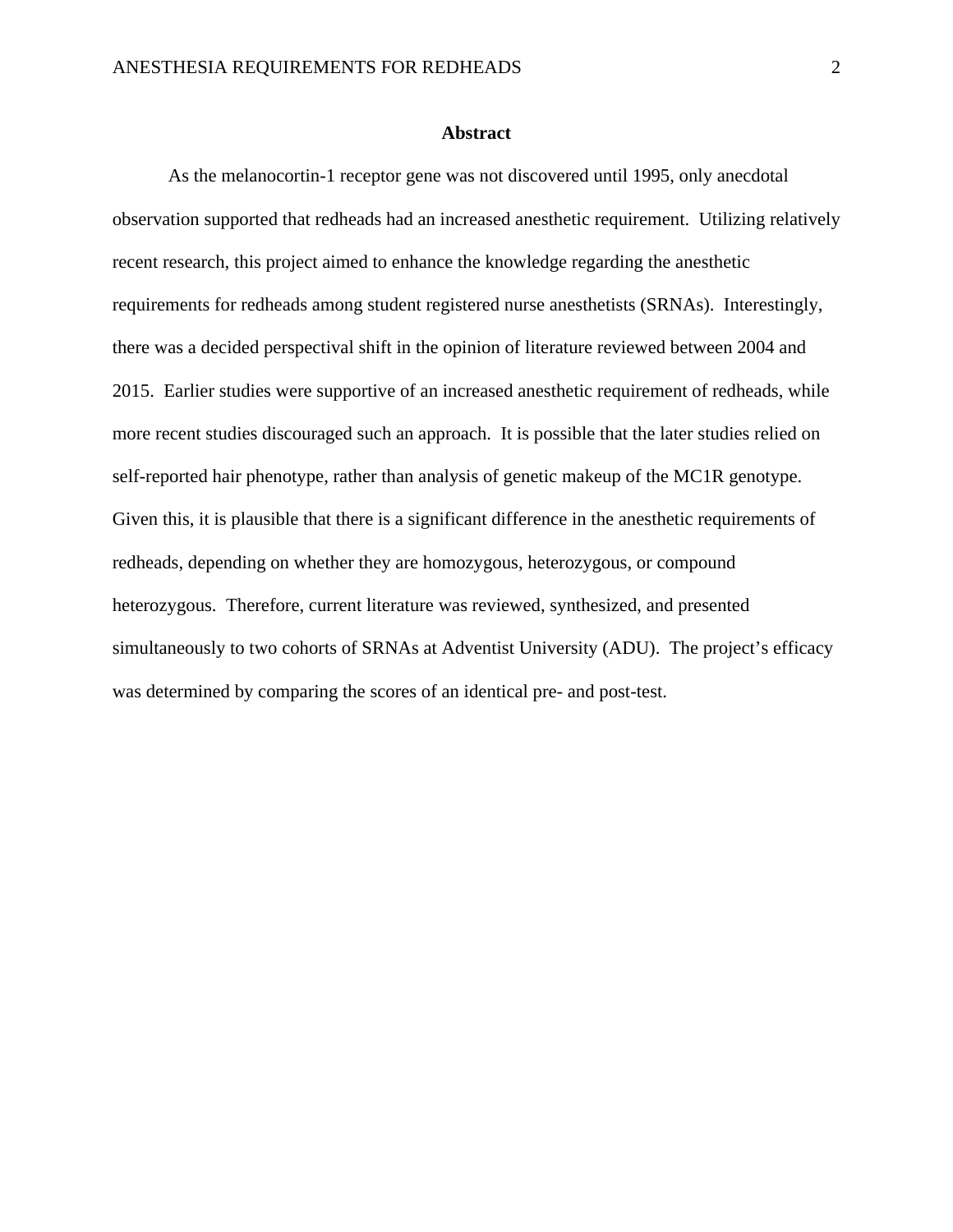## **Table of Contents**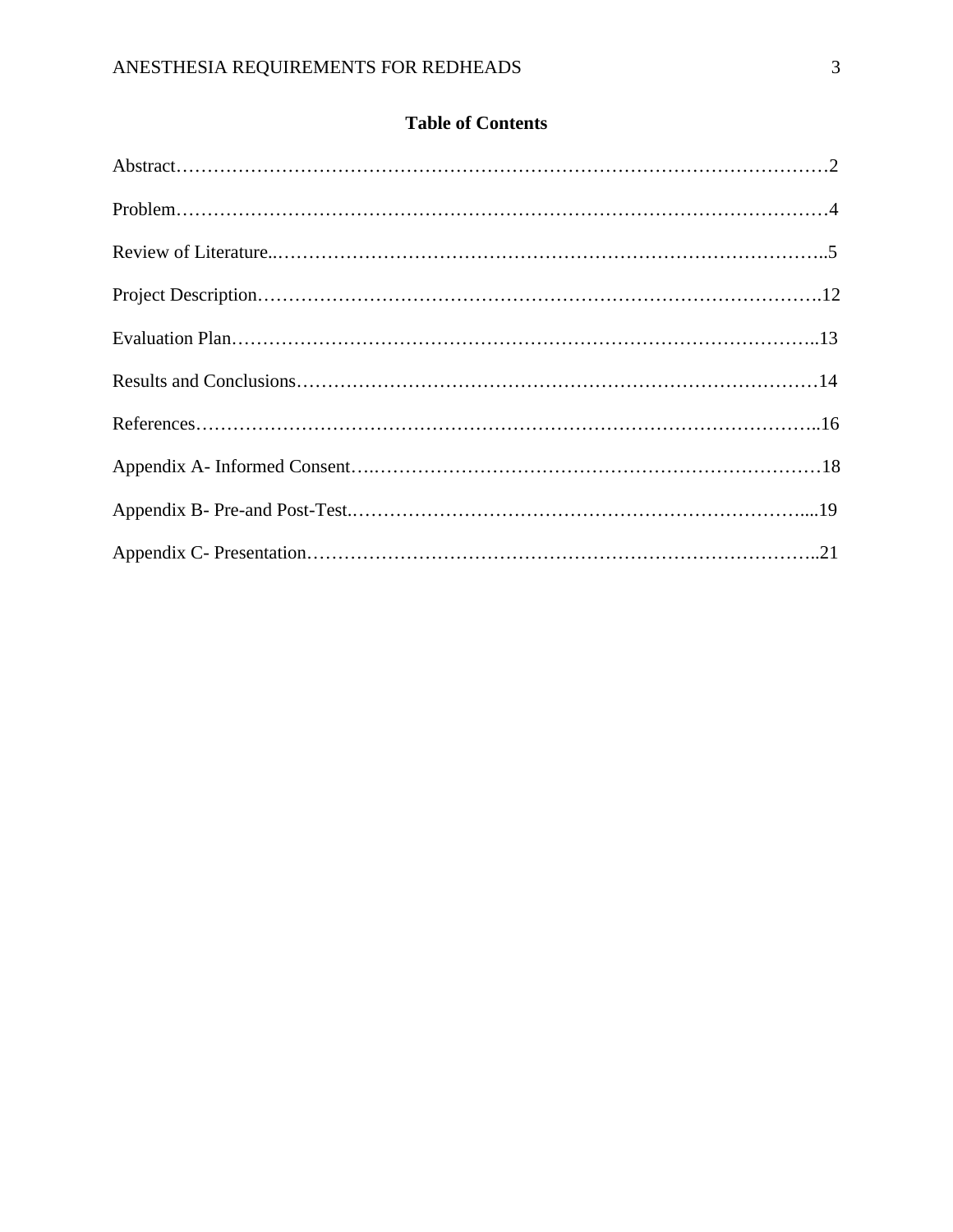## **Problem**

Some anesthesia providers have noticed an increase in anesthetic requirements for patients with a red head phenotype. This suggests that in a majority of surgeries for patients of this phenotype, more inhaled anesthetics may be required to elicit the same responses needed to maintain hemodynamic and physiologic stability. Recent research has shown there could be a genetic predisposition for this phenomenon, specifically involving the melanocortin-1 receptor gene (Liem, Lin, Suleman, Doufas, Gregg, Veauthier, Loyd, & Sessler, 2004). Isolating this genetic variation has the potential to make it scientifically possible to more accurately gauge the anesthetic requirement people of this particular phenotype require when undergoing surgery. This is a particularly important safety concern, as intraoperative awareness can occur when patients are emerging from anesthesia, as well as during periods of surgery when anesthetic depths are diminished (Gradwohl, Aranake, Abdallah, McNair, Lin, Fritz, Villafranca, Glick, Jacobsohn, Mashour, & Avidan, 2015). Anesthesia providers should be cognizant of this specific variant, and be able to apply an appropriate approach to the anesthetic management of patients of this particular genotype and phenotype. Such has neither been possible nor applied previously, as providers have relied solely on empirical anecdotal observations to guide clinical decisions. Employing recent research, anesthesia providers should be able to have a more accurate and dependable measurement of safe anesthetic levels for patients that predominantly produce pheomelanin, resulting in red hair, when compared to patients who do not (Liem et al., 2004). Anesthesia providers and instructors have not fully understood the relationship between pheomelanin producing patients and anesthetic requirements until recently (Myles, Buchanan, & Bain, 2012). As a result, Student Registered Nurse Anesthetists (SRNAs) may also have had a superficial understanding of this association.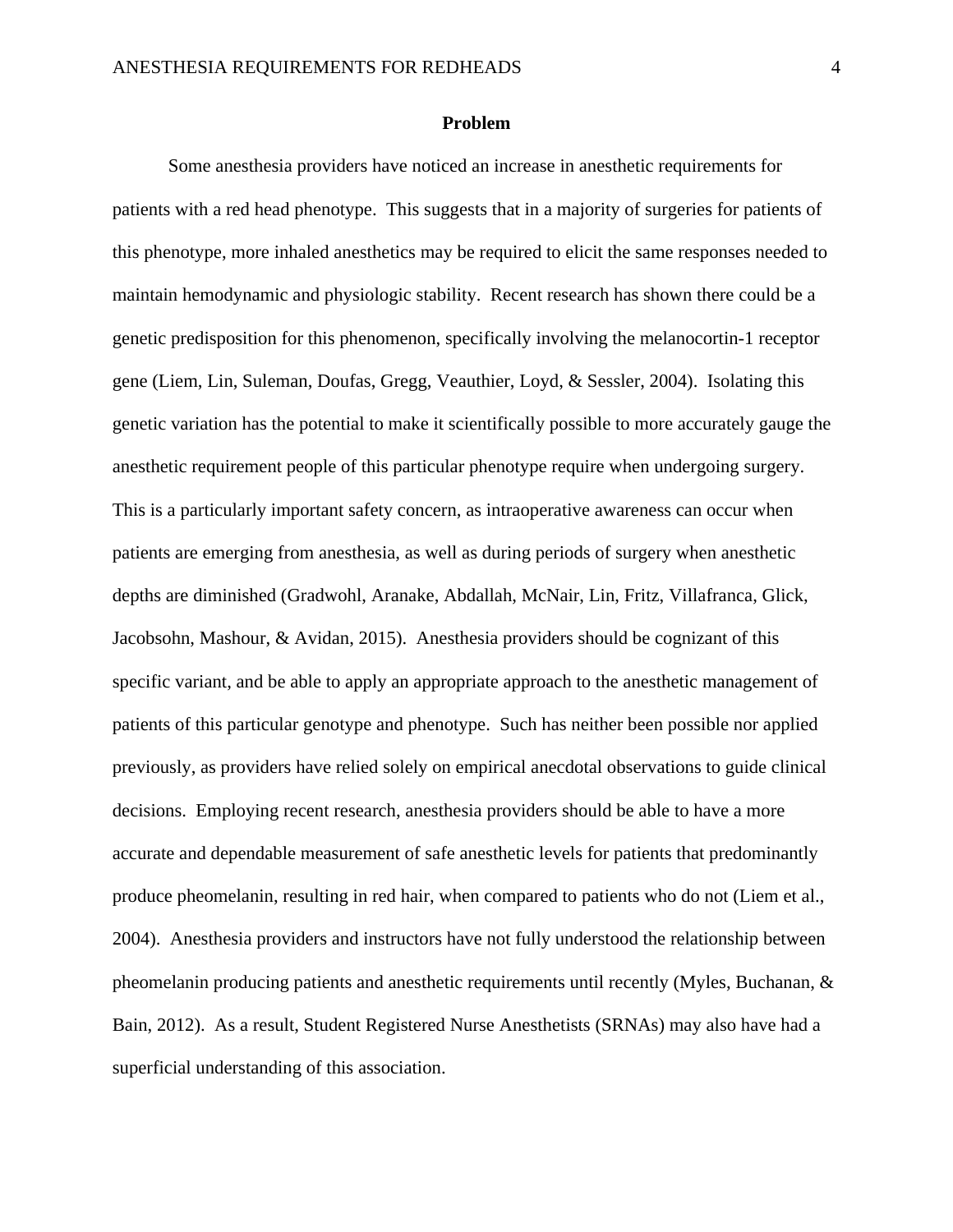## **Review of Literature**

While anesthesia providers have relied on such determinants as variability in age and fluctuations in temperature to safely administer inhaled anesthetics for decades, only anecdotal observation of the increased anesthetic requirement for red-haired patients guided their practice (Liem et al., 2004). With a relatively recent isolation of the melanocortin-1 receptor (MC1R) gene, scientists and anesthesia providers are closer to understanding the exact mechanism that causes the potentially decreased sensitivity to inhaled anesthetics, as well as being able to determine the genetic predisposition for other alterations in pharmacokinetics and pharmacodynamics. The MC1R gene is a single member of the large family of melanocortin receptors that possess a myriad of physiologic functions, including immune and inflammatory responses, hypothalamic function, thermoregulation, and exocrine gland function, among others (Myles et al., 2012).

The ability to ascertain quantitative data regarding the chemical composition of red hair is a relatively recent discovery. In fact, differentiation between eumelanin and pheomelanin was first achieved in 1985, and the discovery of the MC1R gene occurred in 1995 (Ito & Wakamatsu, 2011). In order to reliably determine the varying levels of eumelanin and pheomelanin, Ito and Wakamatsu (2011) utilized hydrogen peroxide  $(H_2O_2)$  to oxidize differing hair colors, which yielded pyrrole-2,3,5-tricarboxylic acid (PTCA) and thiazole-2,4,5-tricarboxylic acid (TTCA) as markers for eumelanin and pheomelanin, respectively. The hydrogen peroxide oxidation was stated as both simple and reproducible. This allowed them the ability to quantitatively evaluate the chemical composition of black, dark brown, brown, light brown, blonde, and red hair. They discovered that eumelanin levels are quite pronounced in black hair and subsequently decrease in the order described above, yet all hair colors (except red) have a trace, yet constant level of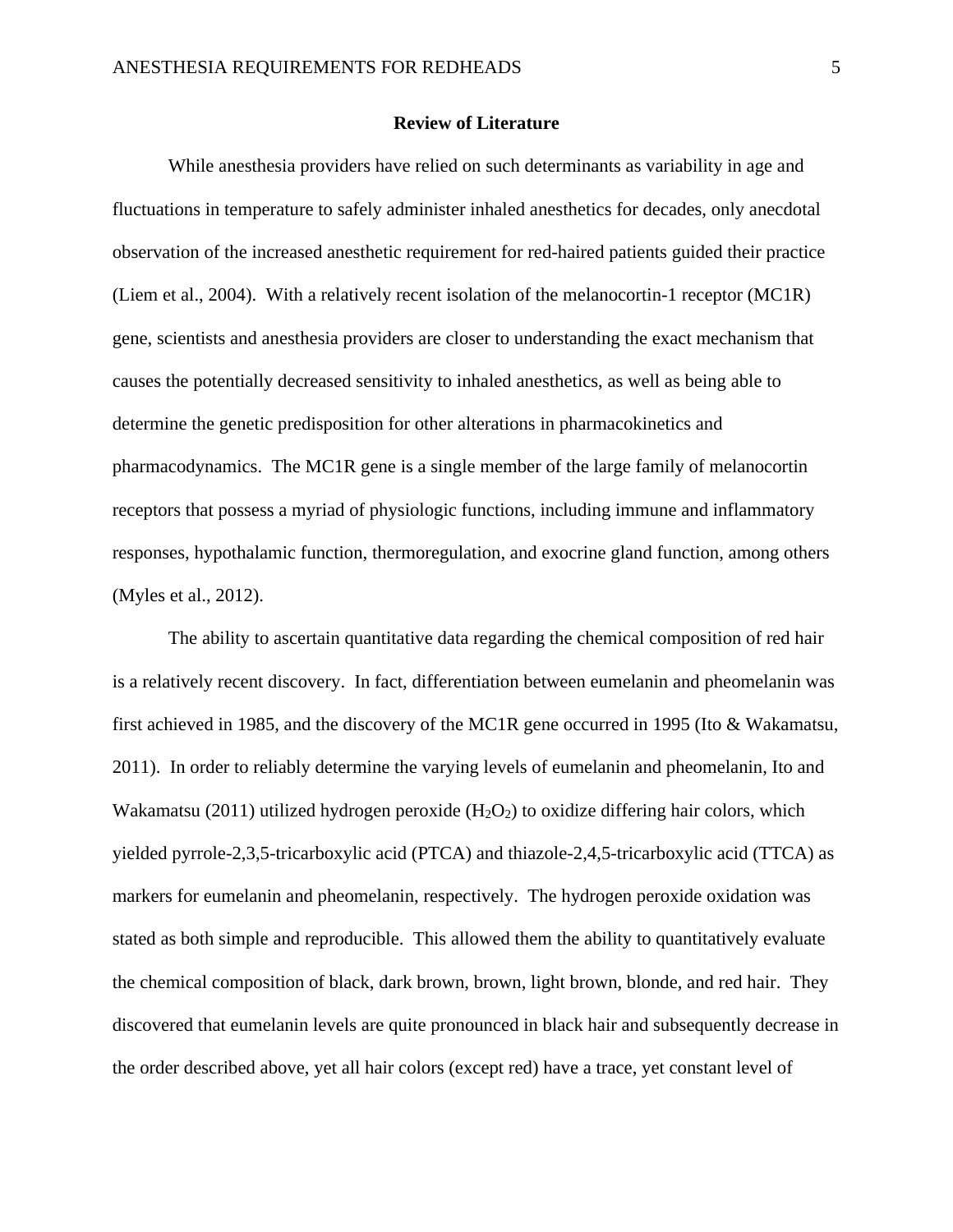pheomelanin. They found that the difference in the red hair phenotype is an approximate equal amount of both eumelanin and pheomelanin (Ito & Wakamatsu, 2011). The authors also analyzed the eumelanin/pheomelanin ratios of various hypopigmentary disorders, such as Hermansky-Pudlak syndrome, Menkes disease, proopiomelanocortin deficiency, cystinosis, malnutrition, and trace metal deficiency. This allowed evaluation of the precise effects of each disease on pigmentation.

Analysis of the effect of the MC1R gene has not only been human specific, but has also been tested on mice. Xing, Sonner, Eger, Cascio, and Sessler (2004) found similar, although not as remarkable results as Liem et al. (2004). In the Xing et al. (2004) study, mice with dysfunctional MC1R genes (and subsequent changes in coat color) were also found to have an increased minimum alveolar concentration (MAC) requirement. This requirement is used by anesthesia providers to gauge anesthetic depth, as the MAC of an inhaled anesthetic to produce anesthesia, or lack of movement to surgical stimulation in 50% of the population, is inherently useful. At only a 5.5% increase in MAC requirement among mice with the deficient MC1R gene, these results were not as staggering as Liem et al. (2004), albeit significant. This study went further to suspect reasonable contributions to the theory that MC1R gene may indeed cause acute alterations in anesthetic depth, secondary to its action on brain glial cells and neurons of the ventral periaqueductal gray, an area of the central nervous system known to act on nociception (Xing, et al., 2004).

Five years after the discovery of the MC1R gene, Flanagan, Healy, Ray, Philips, Todd, Jackson, Birch-Machin, and Rees (2000) sought to determine the downstream, or pleiotropic, effects of the gene. They analyzed the contribution of MC1R variation in homozygous, compound heterozygotes, and heterozygotes in 273 individuals, with 174 of them from 11 large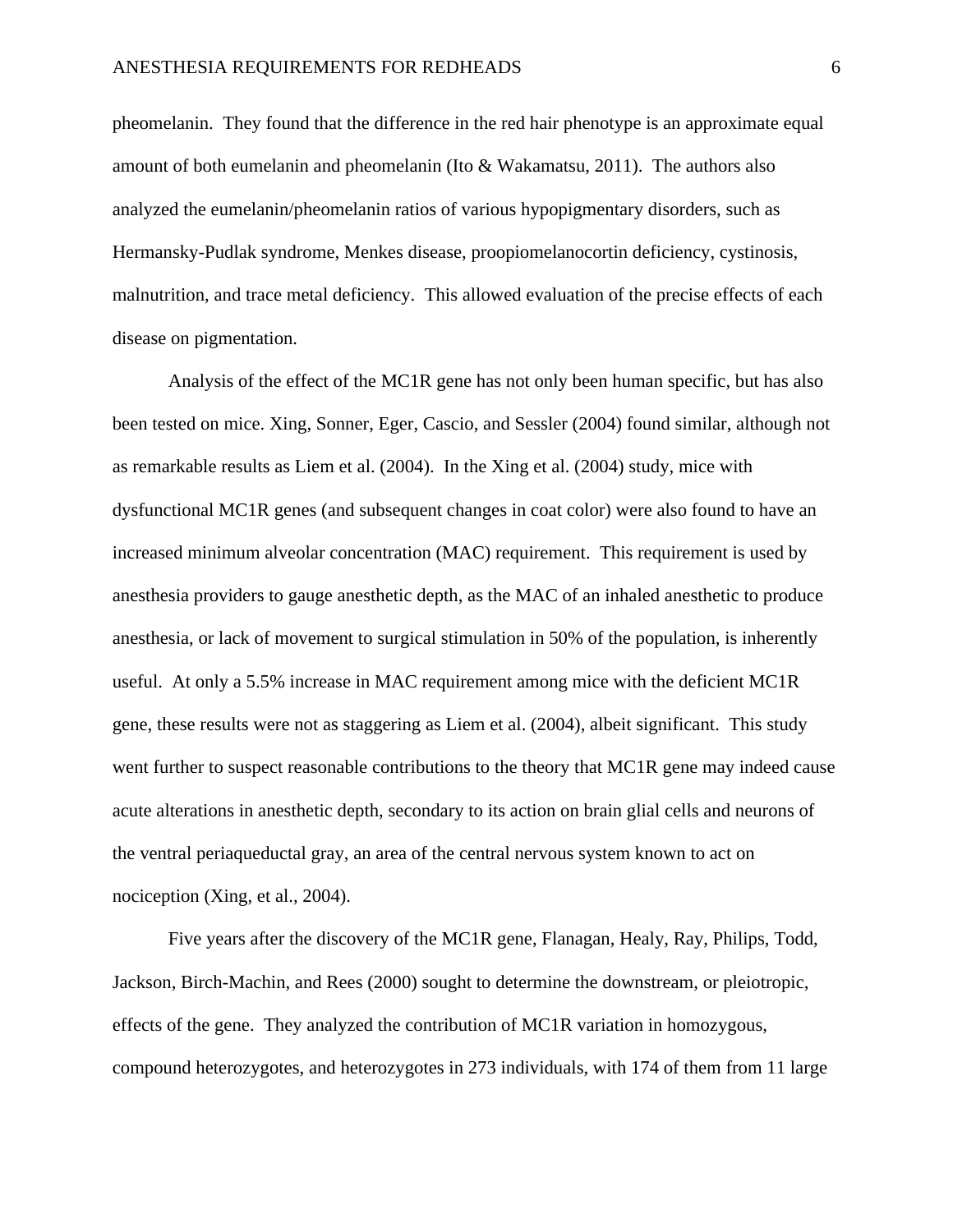## ANESTHESIA REQUIREMENTS FOR REDHEADS 7

kindreds. The authors focused on the likelihood (and shade) of a red head phenotype, and asserted that individuals with homozygous or compound heterozygous (two dysfunctional recessive alleles, but exist at two locations, rather than homozygous, having two dysfunctional recessive alleles at the same loci) were more likely to have bright red hair; in fact, 69% of those with two dysfunctional genes had this phenotype, and the remaining 31% exhibited strawberry blonde or auburn hair. Additionally, the authors noted that those with MC1R variant genes were compromised in their ability to stimulate intracellular cyclic adenosine monophosphate (cAMP), which further encourages production and release of eumelanin.

Liem et al. (2004) tested young women, ranging in age from 18-40, and explains that women's perception of pain has been documented as being different from men. Additionally, menstrual cycles can have an effect on pain perception, such that pain threshold varies dependent upon the phase of the cycle. Therefore, the authors included women in the first 10 days of their menstrual cycle. For the study, no premedication was given that could alter the results. The general anesthetic was initiated using an inhalational induction with sevoflurane, and then subsequently switched over to desflurane. The women were kept normothermic. After a 45 minute equilibration period, testing for movement to painful electrical stimulation began. The independent investigator was blinded to initial desflurane concentrations, where a 0.5% increment between 4.5-7.5% was the initial concentration. If the participant moved to stimulation, the concentration was increased; if the participant did not move, the concentration was decreased. After all testing, the authors noted that participants with red hair (and ostensibly a single dysfunctional gene or two dysfunctional MC1R genes) required a 19% increase in desflurane requirement when compared to black or dark brown-haired women in order to not move to painful stimulation.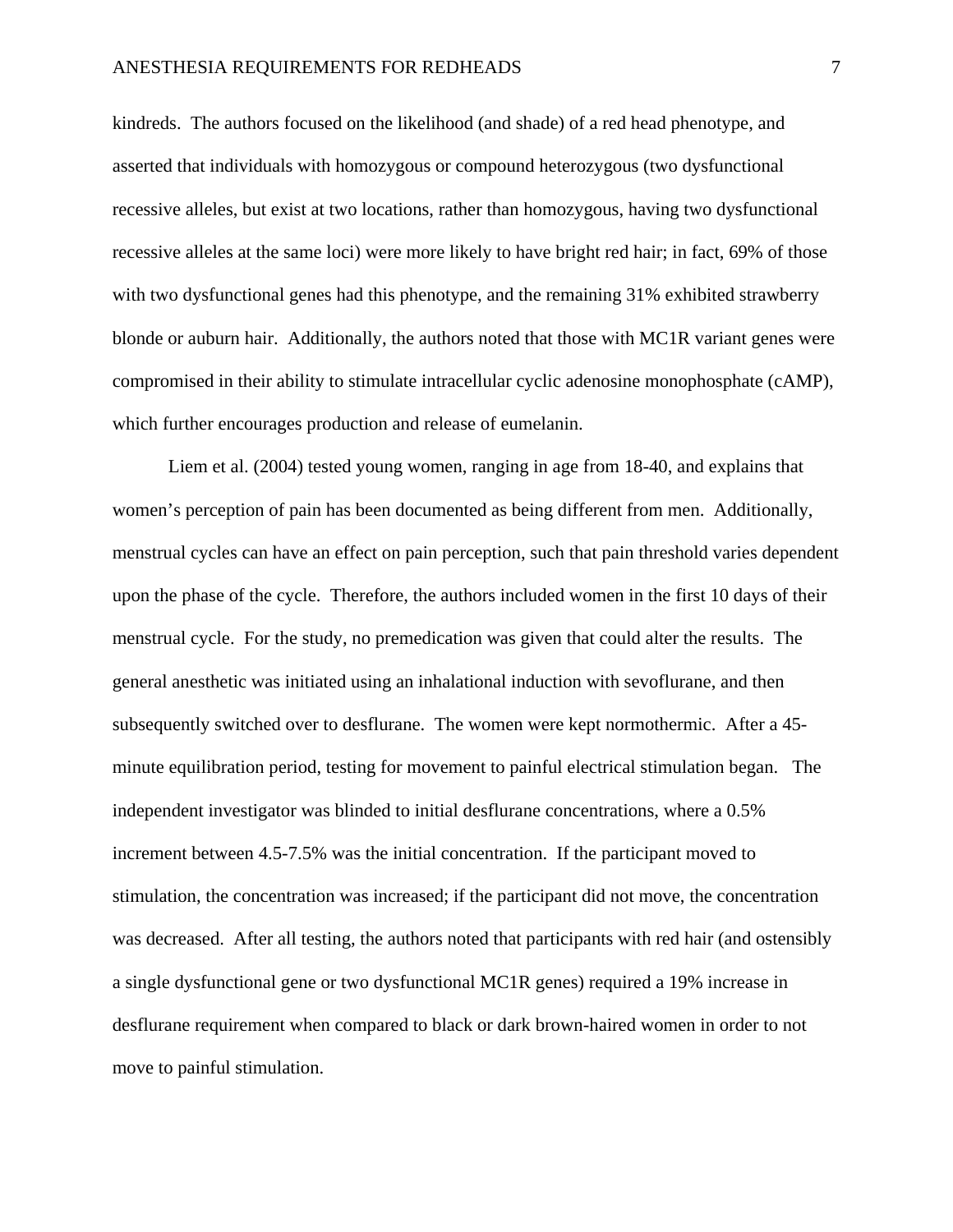The following year, an informative literature review highlighted the influence that pharmacogenetics had and will have on anesthesia (Galley, Mahdy, & Lowes, 2005). Referencing much of the Liem et al. (2004) study, the authors included other aspects of pharmacogenetics such as differing hepatic and enzymatic inducers, ryanodine receptors, opioid receptors, as well as several other mediators involved in both anesthesia specifically and pharmacogenetics generally.

The exact role of the MC1R gene, with specificity to anesthesia, is as of yet unclear. While Liem indicated a clinically significant variation in anesthetic requirements of redheads, other studies have suggested no such categorization should be made (Gradwohl et al., 2015; Myles et al., 2012). At present, while the opinions regarding anesthetic implications are mixed, this capstone project synthesized a compendium of current research and theories, in order to facilitate a scientifically-based, germane understanding regarding the implications that the MC1R gene specifically, and pharmacogenetics generally, have on anesthesia practice.

A review of current literature demonstrated conflicting data regarding the anesthetic requirement for the red head phenotype. Liem et al. (2004) suggested this phenotype can require as much as a 19% increase in anesthetic requirement when compared to brunettes and blackhaired women; however, Myles et al. (2012) stated no such assertion can be made. Limitations of Liem et al. (2004) include a small sample size  $(n = 20)$ , and only women between the ages of 18 and 40 were tested. Myles et al. (2012) included a much larger sample size ( $n = 468$ ) of both men and women, ranging from 18 to 70 years of age, with exclusion criteria for any patient who did not receive an inhalational general anesthetic, sex-specific surgery, emergency surgery, treatment with lithium, or existence of an underlying neurological condition.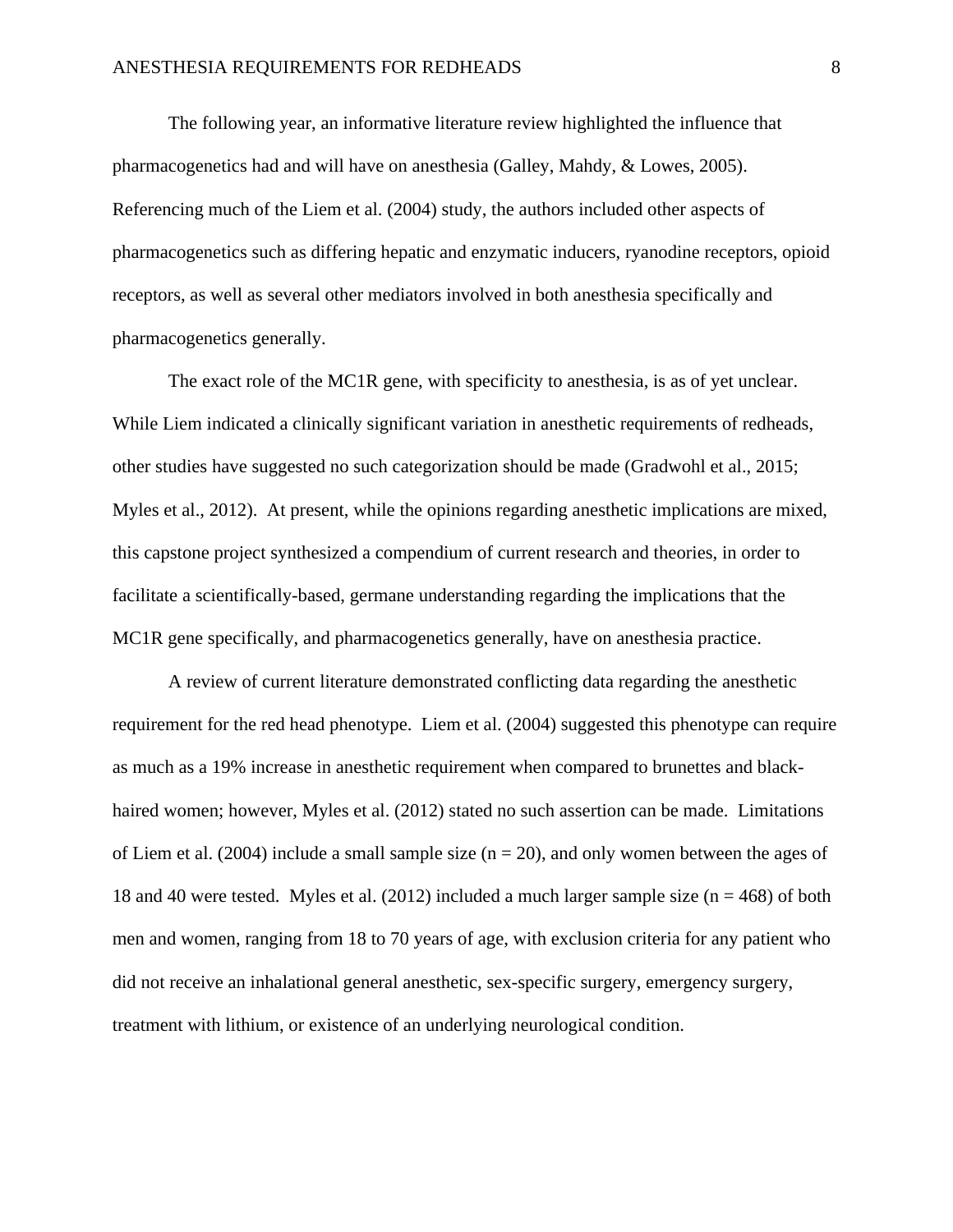Liem, Joiner, Tsueda, & Sessler (2005) followed up the initial study of inhalational anesthetic requirement to ascertain if red-haired women also were resistant to the effects of local anesthetics, specifically lidocaine. The authors again tested only young women; citing similar rationale from the Liem et al. (2004) study published the year prior. Limitations included a small sample size  $(n = 60)$  and exclusion of men. They again found significant differences between the anesthetic requirements of red-haired women when compared to their dark-haired counterparts: redheads were more sensitive to cold pain, both in perception and tolerance. When it came to heat pain, perception between the groups was analogous, but redheads were significantly less tolerant of heat pain. Liposomal lidocaine was also tested in this study, and was compared to the efficacy of subcutaneous injection amongst the two groups of women, redheads and black or dark brown-haired women. Liposomal lidocaine was only slightly less effective in redheads; however, subcutaneous lidocaine was significantly less effective in redheads when compared to subjects with dark hair. Thus, the authors suggested that redhead women had increased anesthetic requirement with both inhalational and local anesthetic when compared to those with dark hair.

If redheads are indeed resistant to the effects of local anesthetics, one possible alternative would be to add vasoconstrictors (such as epinephrine), alpha-2 agonists (such as clonidine or dexmedetomidine), or anti-inflammatory agents (such as dexamethasone or ketorolac) to the local anesthetic. This practice was suggested by Opperer, Gerner, & Memtsoudis (2015) in order to synergize the effects of the anesthetic for all patients (not redheads exclusively). Given that the MC1R dysfunction has no documented effect on the alpha receptor specifically, and there is only a tenuous relationship on the inflammatory cascade, adding adjuvants to local anesthetics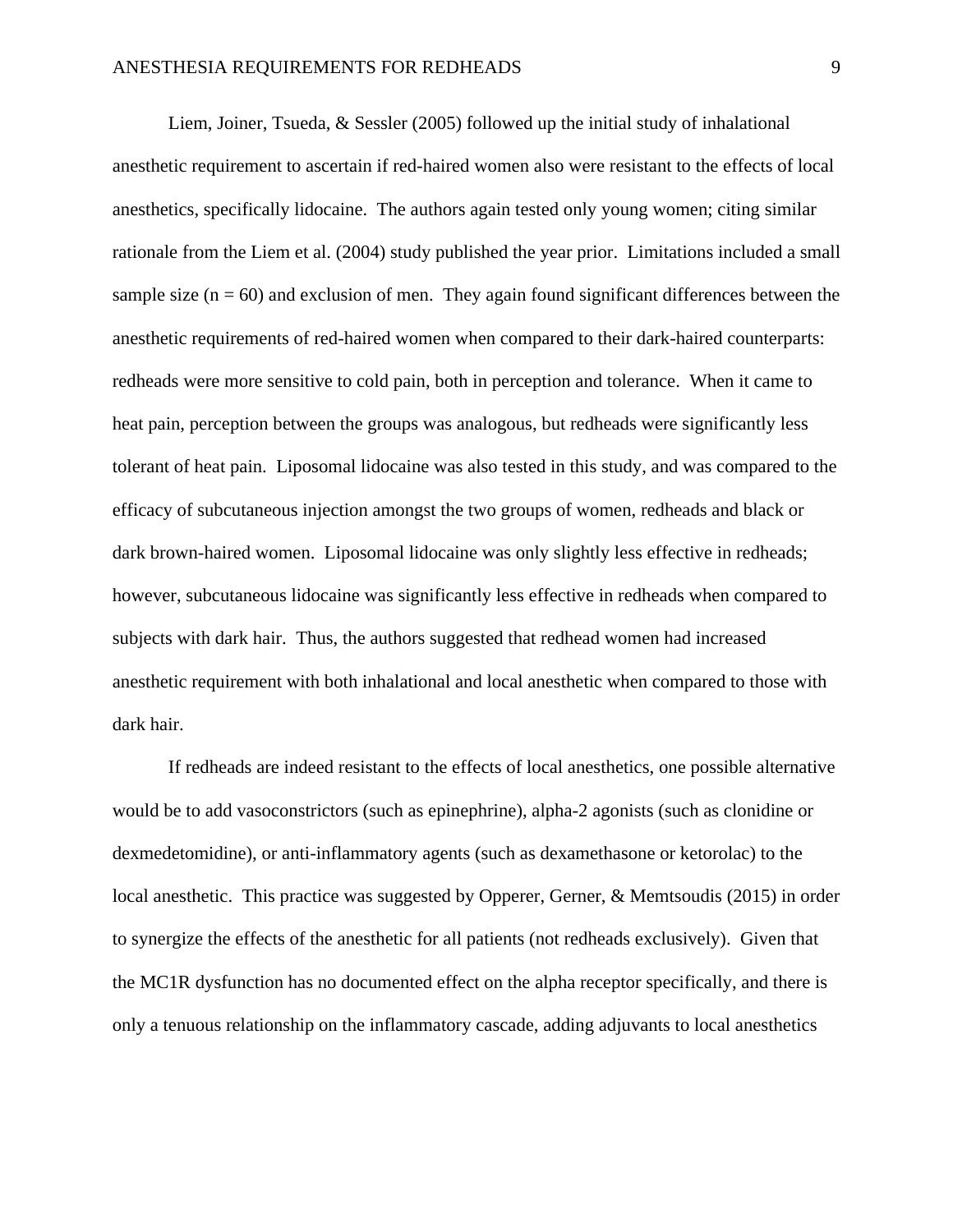has the potential to increase the efficacy of the drug in this particular phenotype, although more research is needed.

Intraoperative awareness is of particular concern germane to this discussion. During both emergence from anesthesia and periods of surgery when less anesthetic requirement is needed, there is a potential for red-haired patients to be at an increased level of consciousness. To this end, a secondary analysis of a prospective trial on intraoperative awareness was utilized by Gradwohl et al. (2015), which maintained that no difference in risk of awareness could be identified between the red hair phenotype and controls. Numerous risk factors for intraoperative awareness included open-heart surgery, pulmonary hypertension, end-stage pulmonary disease, anticipated difficult intubation, and an ejection fraction of <40% (Gradwohl et al., 2015). Additionally, Berger, Mušič, Zakrajšek, & Mekiš (2014) further elucidated the neurobiology of awareness, as well as methods for assessment of the depth of anesthesia.

Increased intraoperative bleeding amongst redheads has also been an anecdotal observation of many anesthesia providers and surgeons. Two studies focused specifically on the coagulation of redheads when compared to individuals with dark hair (Liem, Hollensead, Joiner, & Sessler, 2006; Leebeek, Dehghan, Kruip, Hofman, Uitterlinden, De Wee, Witteman, & De Maat, 2011). Liem et al. (2006) focused on coagulation studies such as prothrombin time (PT), activated partial thromboplastin time (aPTT), international normalized ratio (INR), hemoglobin concentration and platelet count and function (quantitative and qualitative platelet analysis). The authors again only analyzed data from women, citing evidence that MC1R dysfunction mediated female-specific mechanisms of mu-opioid analgesia and other physiologic processes. While redhead participants in this study did report a higher incidence of bruising by history, no significant differences in coagulation or hemoglobin or platelet count or function was found.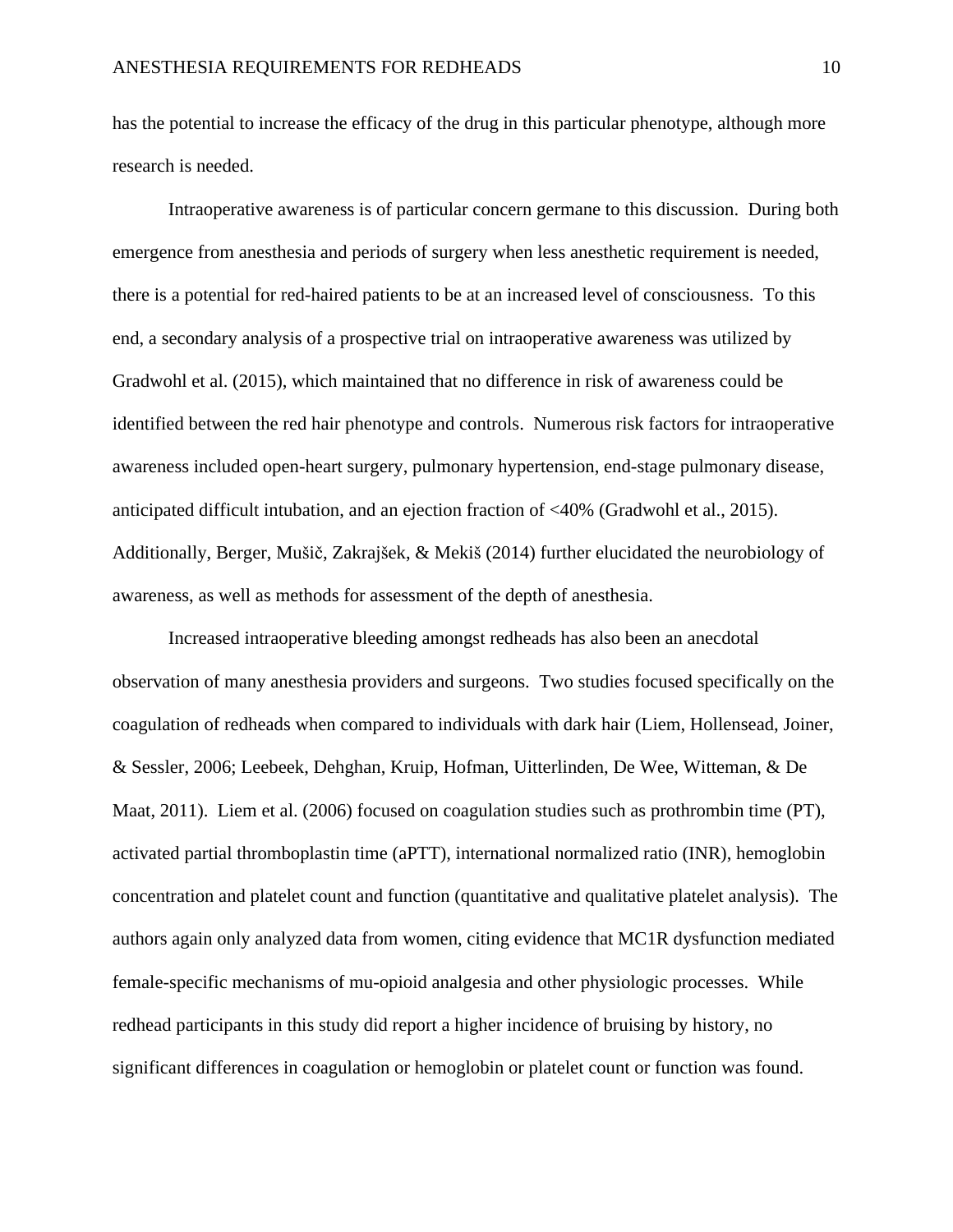As platelet function analysis is known to be less sensitive in detecting decreased levels of von Willebrand factor (VWF), Leebeek et al. (2011) analyzed this factor in a large cohort study of nearly 4000 volunteers. The sample was from older individuals; the participants were 55 years of age and older, primarily Caucasian, and lived in the Netherlands. This focused analysis was a weakness of the study; although no indication was made that markedly different results would be expected from a different cohort of participants with the same hair color (black, brown, blonde, and red). Similar to the Liem et al. (2006) study, any increased bleeding could not be described by a decrease in VWF, as the levels were nearly identical in all hair color groups.

Redheads have also been noted to have a decreased response to benzodiazepines, which are commonly given for preoperative sedation. To ascertain the extent to which this claim is true, Chua, Tsueda, and Doufas (2004) performed a study that analyzed both sedation (via an observer's assessment of alertness/sedation (OAA/S) scale), and later drowsiness (via a visual analog scale (VAS) and bispectral index, an increasingly common assessment tool that monitors depth of anesthesia. For the study, both men and women were included, who were reported as "healthy" (Chua, Tsueda, & Doufas, 2004). A relatively small sample size (n=40) of red (n=20) and non-red (brown or blonde, n=20) participants was used, but the results were significant: participants with red hair were less sedated and less drowsy than their non-red hair counterparts. The participants with red hair were consistently more awake and were able to respond briskly to name calling when compared to those participants with blonde or brown hair. The study suggested that a possible explanation of this phenomenon was the effect that the MC1R gene has on both α-melanocyte-stimulating hormone (α-MSH), adrenal corticotrophic hormone (ACTH), β-endorphin in the pituitary gland, as well as the gastrointestinal tract, placenta, skin, and gonads.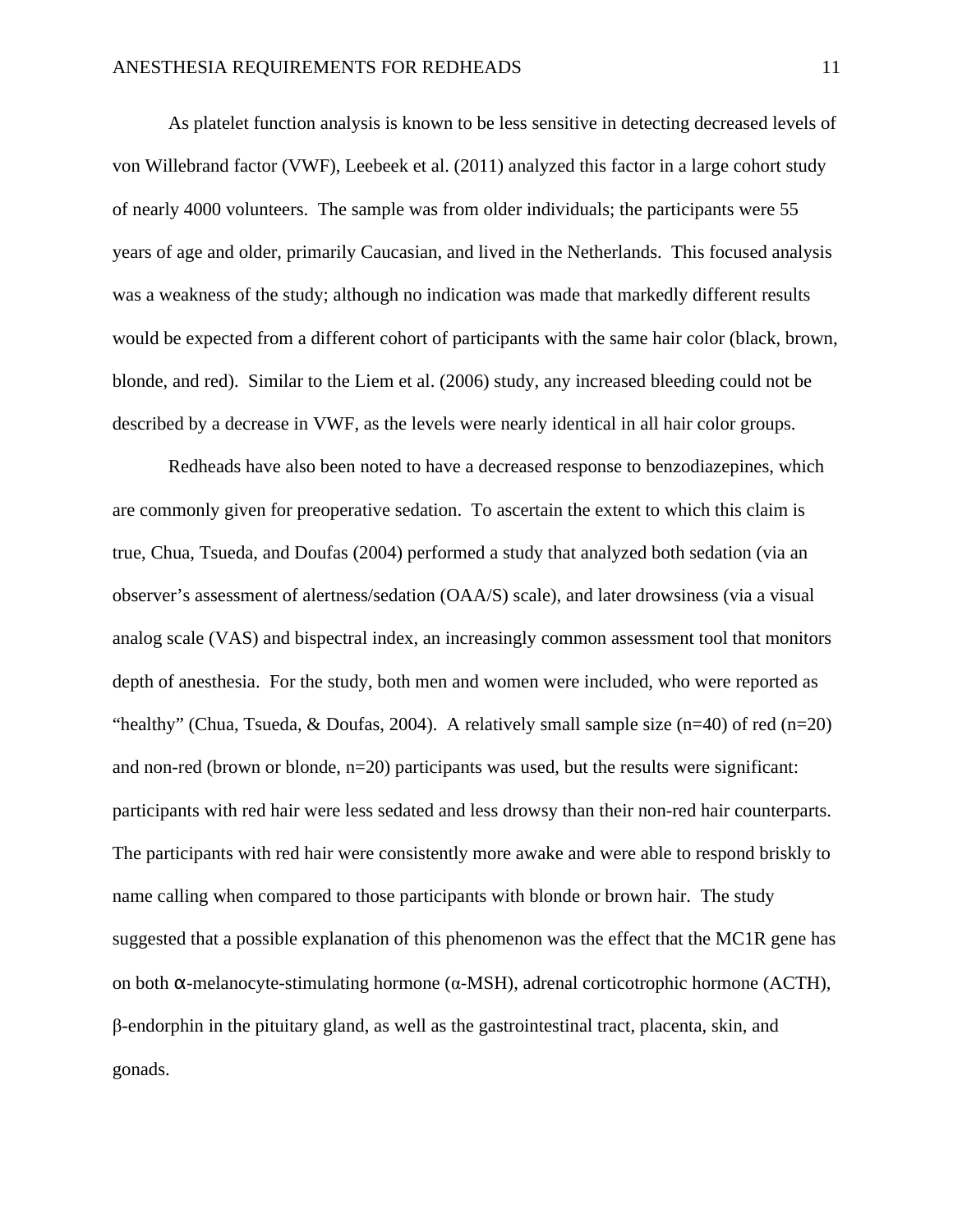By isolating the MC1R gene, scientists and anesthesia providers are closer to more fully understanding the relationship between genetics and anesthesia. While current evidence indicated the precise mechanism of the MC1R gene and anesthesia is unclear, additional research is needed to support or refute the relationship between people of a red hair phenotype and increased anesthetic requirements.

## **Project Description**

The intent of this capstone project was to provide an educational presentation on the anesthetic requirements of red haired people, the pharmacogenetics of the melanocortin-1 receptor gene and its effects on anesthesia, including local anesthetics, inhaled anesthetics, as well as pain sensitivity and various anesthesia related topics. Informed consent of all participants was gathered (see Appendix A). Delivered to SRNAs attending Adventist University of Health Sciences (ADU), the presentation utilized a pre-test to assess existing subject knowledge. Subsequent post-testing after the presentation assessed if there had been any change in knowledge base. The pre- and post-test used an identical instrument (see Appendix B). The primary goal of this capstone project was to increase the SRNAs' awareness regarding anesthetic requirements of redheads. With the information provided, the intent was that the SRNAs would understand and hence be better prepared to safely administer anesthesia to patients with an MC1R variation.

This capstone project was highlighted by an educational presentation, utilizing a PowerPoint presentation and various visual aids to enhance learning. The presentation was delivered simultaneously to two different cohorts of ADU SRNAs (graduating classes of 2016 and 2017) on November 12, 2015. Several aspects of the project's success were determined by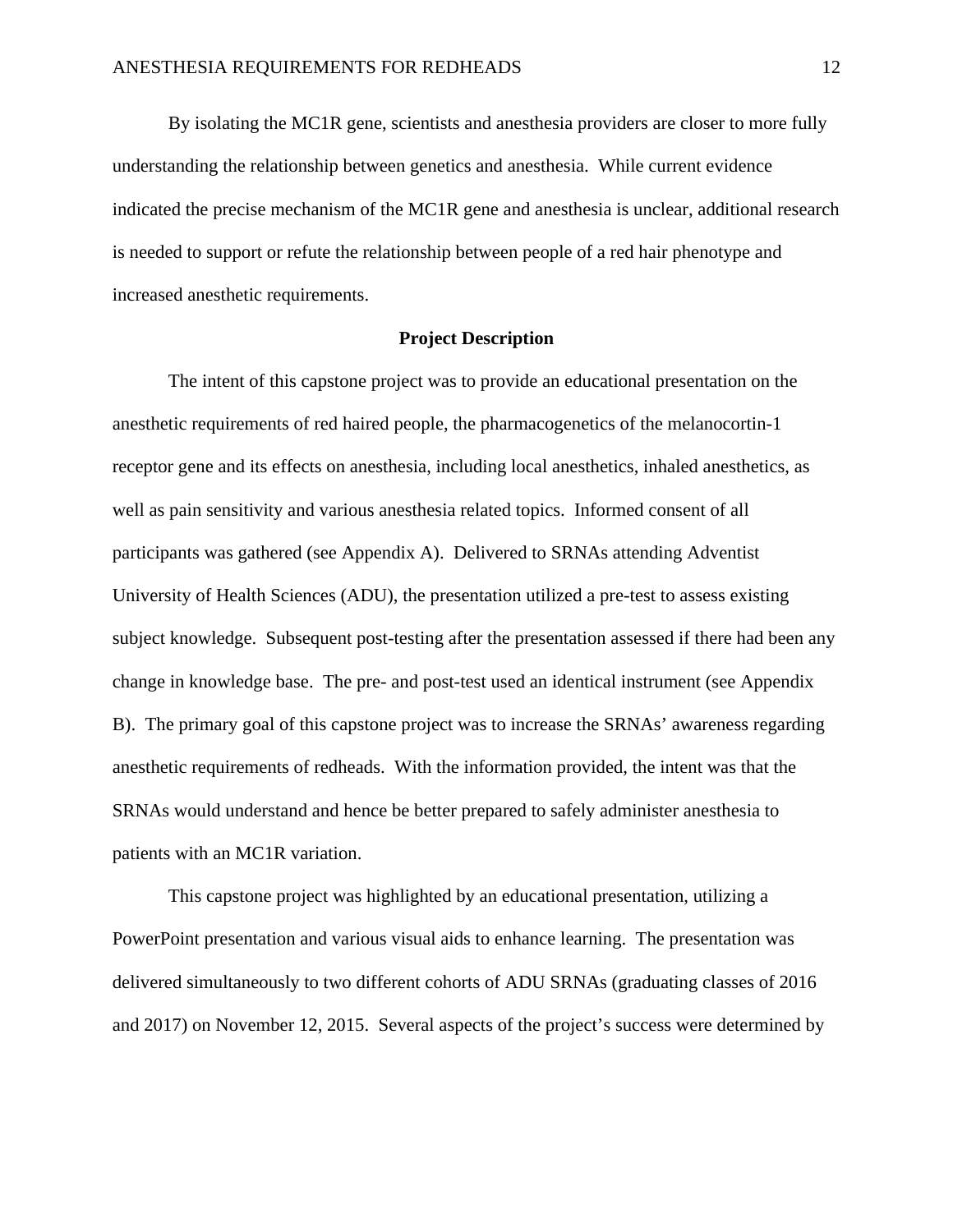the results and analysis of the pre- and post-tests, which were administered anonymously, with all identifiers removed. Follow up questions and comments were encouraged.

The project intervention included the previously discussed presentation, which ostensibly enhanced the knowledge of ADU SRNAs. Hopefully, the increased knowledge level will ultimately be reflected in improved clinical practice by the SRNAs, specifically when managing the care of patients with an MC1R variation.

#### **Evaluation Plan**

The success of this project was evaluated with the utilization of a written assessment, through which, the understanding of the presentation objectives were assessed. The efficacy of the presentation was determined by comparing scores of pre- and post-tests on the topic. The pretest was administered before the presentation, while the posttest followed the presentation. The test assessed topics related to the stated objectives of the presentation, which entailed pharmacogenetics specific to the MC1R gene variation, and anesthetic implications of this specific genotype. The pretest evaluated the present knowledge level of the ADU SRNAs, and the posttest assessed the change in understanding evaluated through test scores.

The statistical analysis of the test results allowed the presenter to assess comparative knowledge before and after the presentation. This analysis enabled the presenter to determine efficacy of the presentation, indicating success of the project. The pre- and post-presentation assessment was delivered without collecting the names of participants, utilizing a numerical identifier. The presenter was able to collect aggregate data and compared scores pre-presentation and post-presentation, with changes noted. This quantitative data was then interpreted utilizing statistical analysis tools, such as a paired t-test.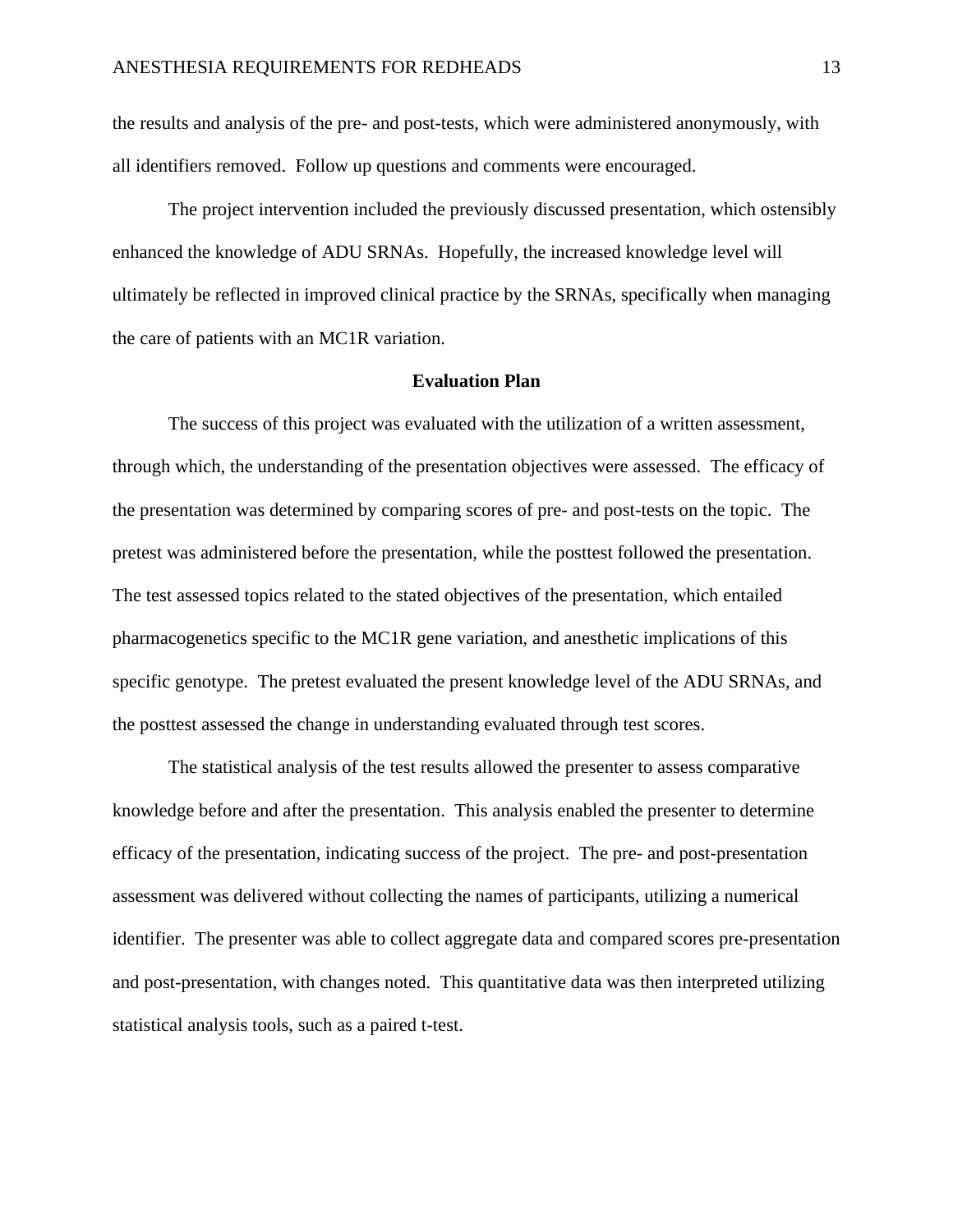## **Results and Conclusions**

Two identical tests were administered pre- and post-presentation (Appendix B). A total of 34 SRNAs were able to participate in the testing, which was approximately 10 fewer than expected (an automobile accident on a major thoroughfare prevented many from being able to attend the pre-test and beginning of the presentation, thus were excluded from testing). Test scores increased with a mean score of approximately 3.76 to 9.82 (Table 1). Statistical analysis was completed utilizing a paired-t test in an effort to determine significant outcomes. The result of this test is presented below (Table 2).

|        |                      | Mean   | N  | Std.<br>Deviation | Std. Error Mean |
|--------|----------------------|--------|----|-------------------|-----------------|
| Pair 1 | Pre-<br><b>Test</b>  | 3.7647 | 34 | 1.79323           | .30754          |
|        | Post-<br><b>Test</b> | 9.8235 | 34 | 2.28924           | .39260          |

**Table 1- Paired Samples Statistics**

## **Table 2- Paired Samples Test**

|             |                      | <b>Paired Differences</b> |                   |                    | df                                           |            | Sig. (2-<br>tailed) |    |      |
|-------------|----------------------|---------------------------|-------------------|--------------------|----------------------------------------------|------------|---------------------|----|------|
|             |                      | Mean                      | Std.<br>Deviation | Std. Error<br>Mean | 95% Confidence Interval of<br>the Difference |            |                     |    |      |
|             |                      |                           |                   |                    | Lower                                        | Upper      |                     |    |      |
| <b>Pair</b> | Pre-Test - Post-Test | $-6.05882$                | 2.56953           | .44067             | $-6.95538$                                   | $-5.16227$ | $-13.749$           | 33 | .000 |

The statistical result proved to be interesting. Given that both the pre- and post-test scores were lower than expected, several possible explanations could exist. First, the test could have been too difficult. Secondly, given that the presentation and test were administered at the end of a clinical week, a certain lack of participation or apathy among the SRNAs could have been explanatory for the lower scores. Finally, the earlier reference to the automobile accident and subsequent traffic could have been emotionally unsettling for those test participants who arrived on time to participate.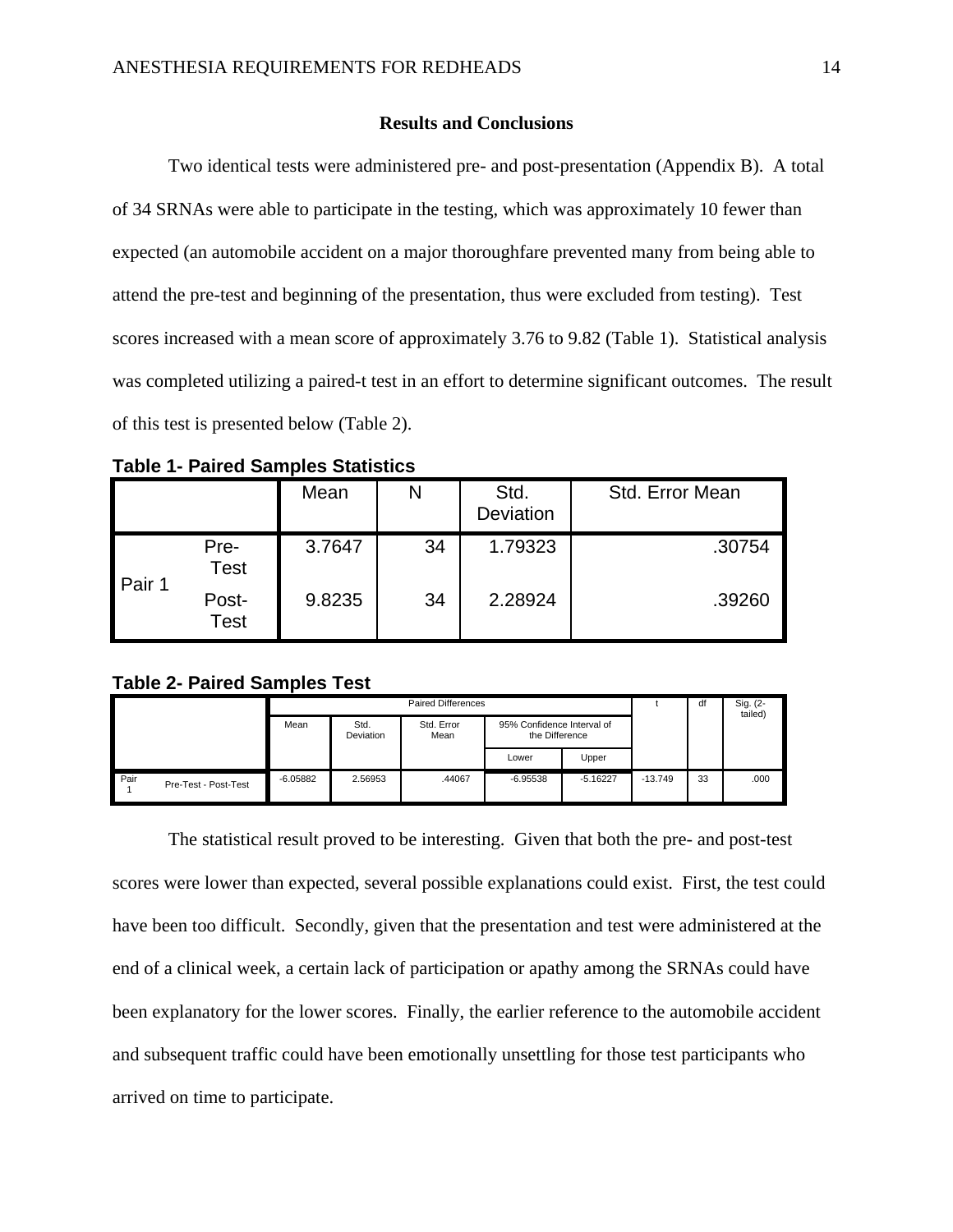This capstone project dovetailed into several captivating and intriguing topics that are both specific to anesthesia as well as generalizable to the whole of health care. First, the idea of "MAC-Ginger": that if necessary anesthetic requirement is in fact increased in redheads, as many experienced providers feel, there are now several supportive studies of such a claim. This anecdotal observation was unable to be supported through research until as recently as 2004. As more research becomes available, more conclusive supportive or discounting information could soon alter the course of opinion. Secondly, as pharmacogenetic testing becomes less expensive and more accessible, the ability of a "genetic iStat" seems more likely. This would give clinicians the ability to dose medications based on a genetic algorithm by way of point-of-care testing, offering a more tailored health care profile and plan. Given that the MC1R variation is isolated to a very specific phenotype, as more information is gleaned about different genotypes, it could soon become possible to dose medications based on genotype rather than a weightbased, body habitus approach. This would be an exciting, refreshing, and more accurate way to deliver medications to every patient health care providers encounter.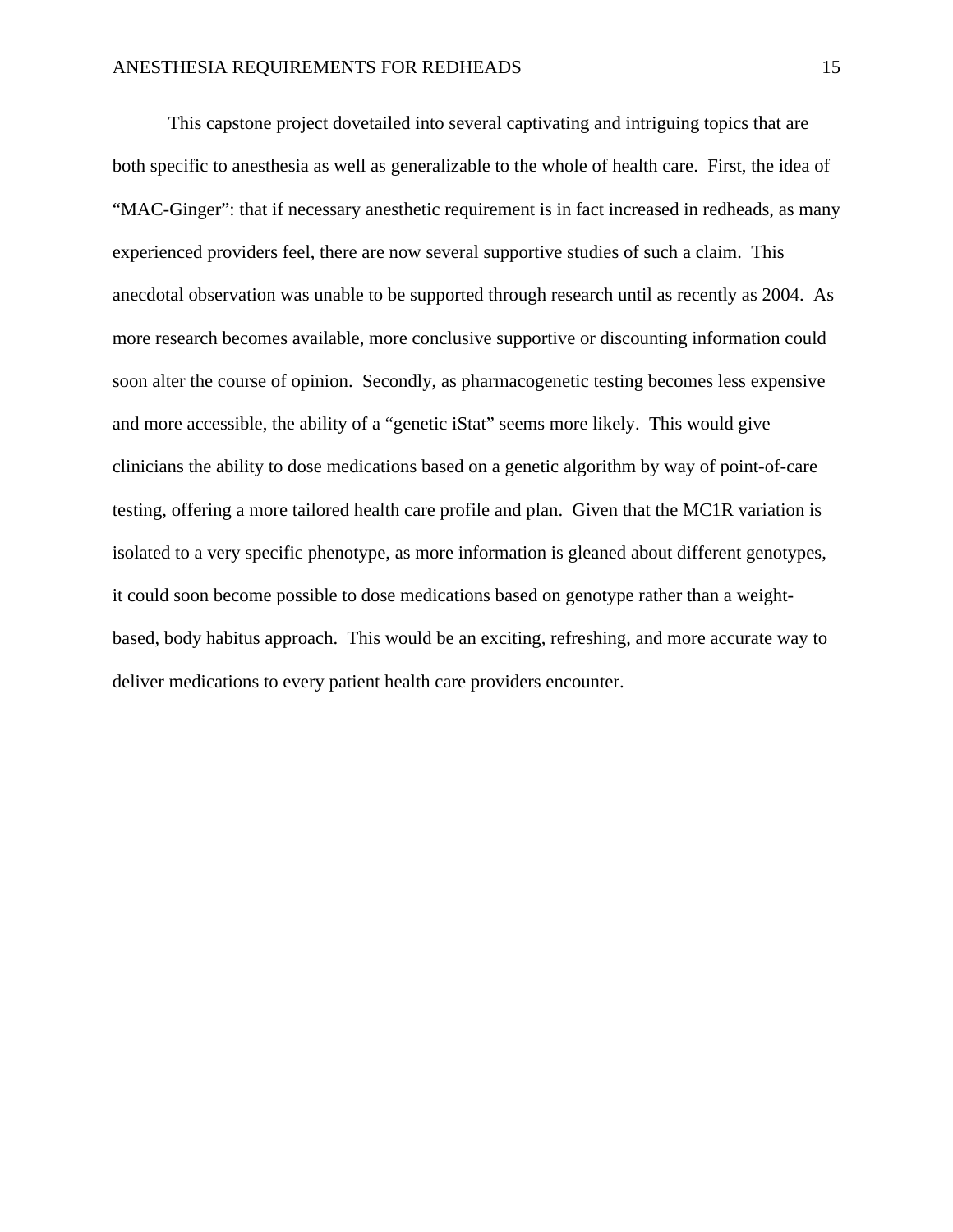### **References**

- Berger, J., Mušič, P., Zakrajšek, B. L., Mekiš, D. (February 2014). Preventing and managing awareness during general anesthesia. *Zdrav Vestn, 83,* 137-146.
- Chua, M. V., Tsueda, K., & Doufas, A. G. (2004). Midazolam causes less sedation in volunteers with red hair. *Canadian Journal of Anesthesia*, *51*(1), 25-30. Retrieved from http://link.springer.com/journal/12630
- Flanagan, N., Healy, E., Ray, A., Philips, S., Todd, C., Jackson, I. J., ... Rees, J. L. (2000). Pleiotropic effects of the melanocortin 1 receptor (MC1R) gene on human pigmentation. *Human Molecular Genetics*, *9*, 2531-2537. Retrieved from http://hmg.oxfordjournals.org
- Galley, H. F., Mahdy, A., & Lowes, D. A. (2005). Pharmacogenetics and anesthesiologists. *Pharmacogenomics*, *6*(8), 849-856. http://dx.doi.org/10.2217/14622416.6.8.849
- Gradwohl, S. C., Aranake, A., Abdallah, A. B., McNair, P., Lin, N., Fritz, B. A., ... Avidan, M. S. (February 14, 2015). Intraoperative awareness risk, anesthetic sensitivity, and anesthetic management for patients with natural red hair: a matched cohort study. *Canadian Journal of Anesthesia*, *62*(4), 345-355. http://dx.doi.org/10.1007/s12630-014- 0305-8
- Ito, S., & Wakamatsu, K. (2011). Diversity of human hair pigmentation as studied by chemical analysis of eumelanin and pheomelanin. *Journal of the European Academy of Dermatology and Venereology*, *25*, 1369-1380. http://dx.doi.org/10.1111/j.1468- 3083.2011.04278.x
- Leebeek, F. W., Dehghan, A., Kruip, M. J., Hofman, A., Uitterlinden, A. G., De Wee, E. M., ... De Maat, M. P. (2011). The presumed increased bleeding tendency in red-haired individuals is not associated with von Willebrand factor antigen levels in older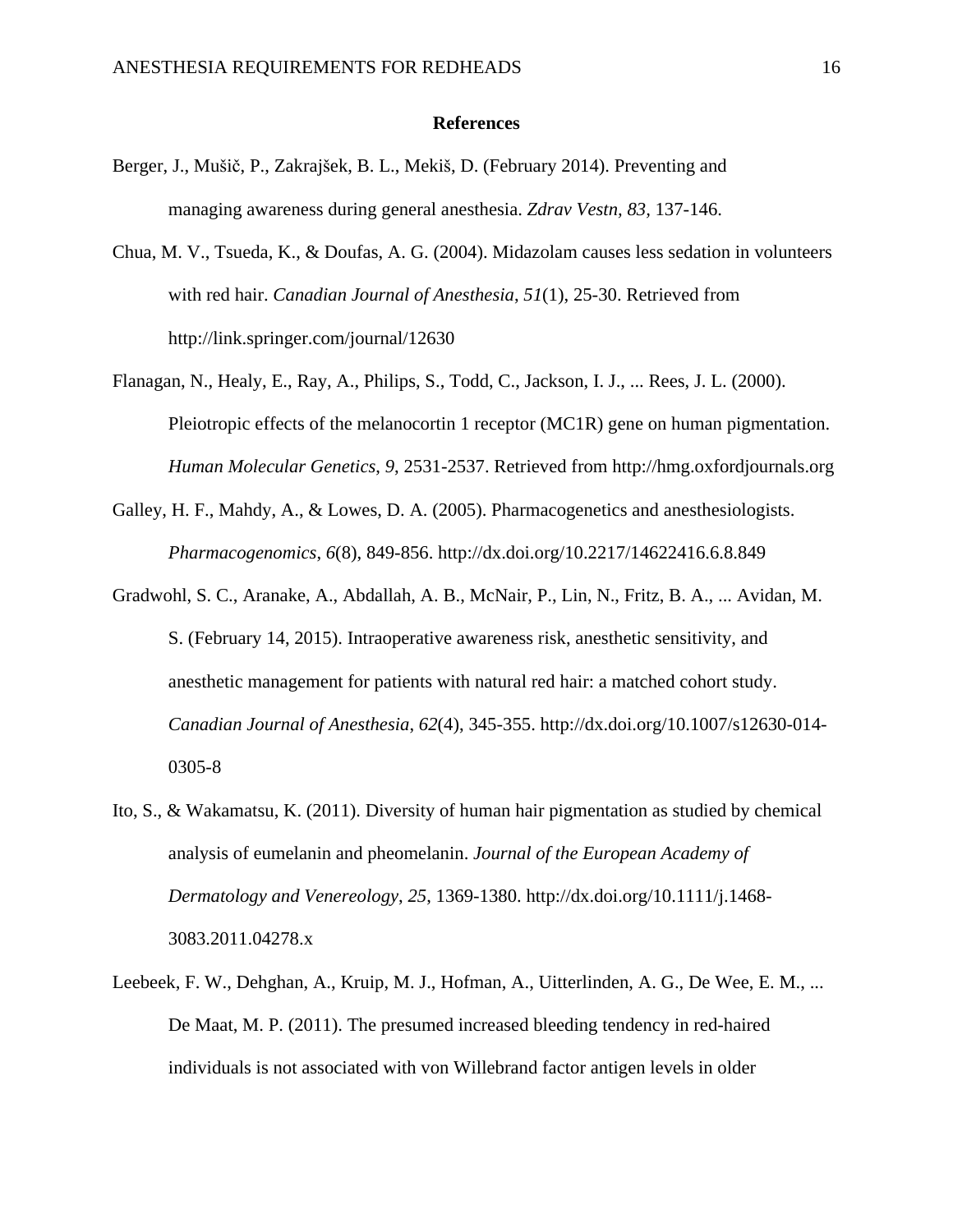individuals. *Journal of Thrombosis and Haemostasis*, *9*, 2509-2511. http://dx.doi.org/10.1111/j.1538-7836.2011.04540.x

- Liem, E. B., Hollensead, S. C., Joiner, T. V., & Sessler, D. I. (2006). Women with red hair report a slightly increased rate of bruising but have normal coagulation tests. *Anesthesia & Analgesia*, *102*, 313-318. http://dx.doi.org/10.1213/01.ANE.0000180769.51576.CD
- Liem, E. B., Joiner, T. V., Tsueda, K., & Sessler, D. I. (March 2005). Increased sensitivity to thermal pain and reduced subcutaneous lidocaine efficacy in redheads. *Anesthesiology*, *102*(3), 509-514. Retrieved from http://anesthesiology.pubs.asahq.org/journal.aspx
- Liem, E. B., Lin, C., Suleman, M., Doufas, A. G., Gregg, R. G., Veauthier, J. M., ... Sessler, D. I. (August 2004). Anesthetic requirement is increased in redheads. *Anesthesiology*, *101*(2), 279-283. Retrieved from http://anesthesiology.pubs.asahq.org/journal.aspx
- Myles, P. S., Buchanan, F. F., & Bain, C. R. (July 2012). The effect of hair colour on anaesthetic requirements and recovery time after surgery. *Anaesthesia and Intensive Care*, *40*, 683-689.
- Opperer, M., Gerner, P., & Memtsoudis, S. G. (2015). Additives to local anesthetics for peripheral nerve blocks or local anesthesia: a review of the literature. *Pain Management*, *5*(2), 117-128. http://dx.doi.org/10.2217/PMT.15.2
- Xing, Y., Sonner, J. M., Eger, E. I., Cascio, M., & Sessler, D. I. (August 2004). Mice with a melanocortin 1 receptor mutation have a slightly greater minimum alveolar concentration than control mice. *Anesthesiology*, *101*(2), 544-546. Retrieved from http://anesthesiology.pubs.asahq.org/journal.aspx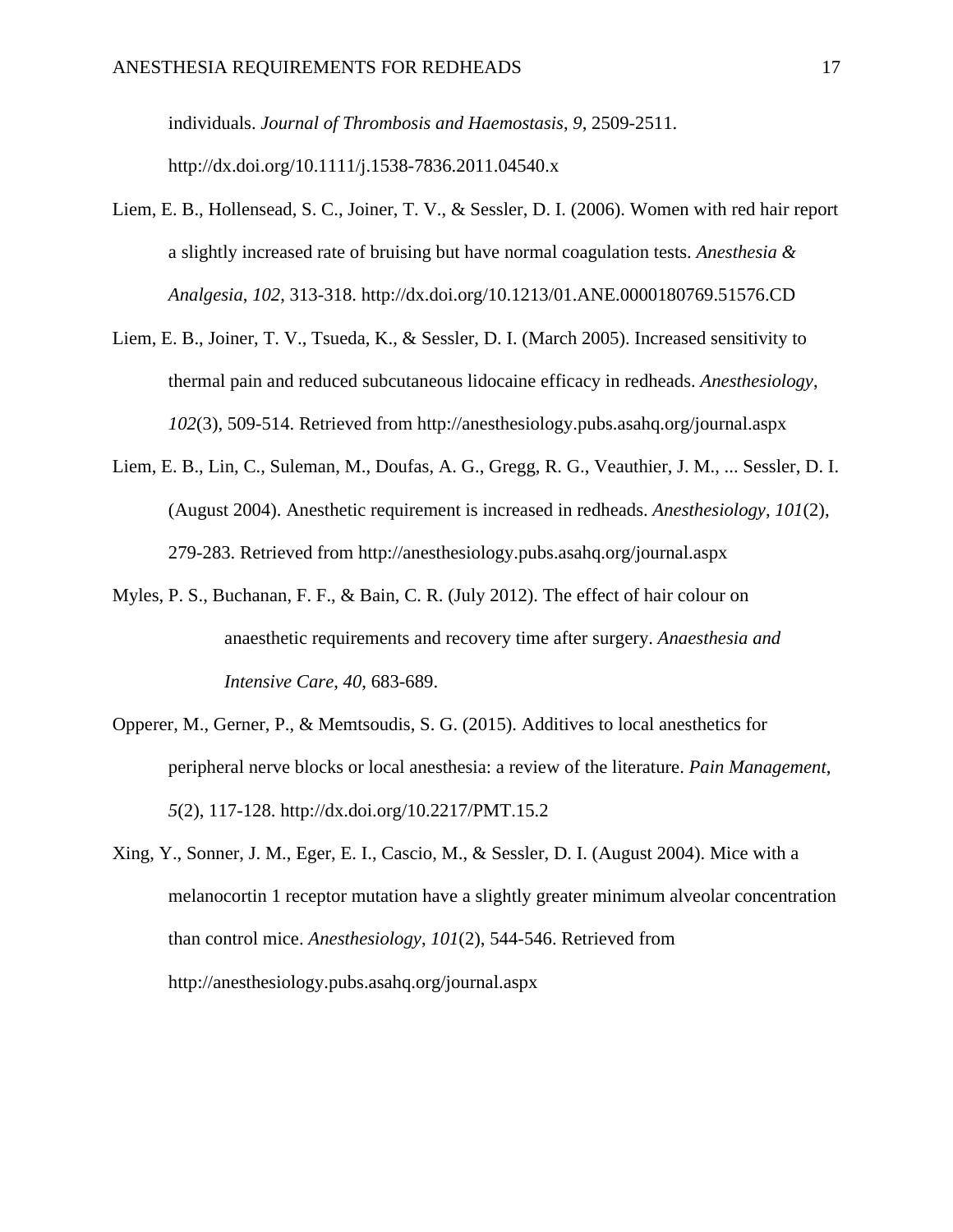## **Appendix A**

#### **ADU NAP CAPSTONE PROJECT – INFORMED CONSENT**

My name is Nathan Classon, and I am an MSNA student in the Nurse Anesthesia Program (NAP) at Adventist University of Health Sciences (ADU). I am doing a Capstone Project called *Anesthesia Requirements for Redheads*. This project is being supervised by Dr. Alescia DeVasher. We would like to invite you to participate in this project. The main purpose of this form is to provide information about the project so you can make a decision about whether you want to participate.

## **WHAT IS THE PROJECT ABOUT?**

The purpose of this project is to provide an educational presentation on the anesthetic requirements of red haired people, the pharmacogenetics of the melanocortin-1 receptor gene and its effects on anesthesia, including local anesthetics, inhaled anesthetics, as well as pain sensitivity and various anesthesia related topics.

## **WHAT DOES PARTICIPATION IN THIS PROJECT INVOLVE?**

If you decide to participate in this project, you will be asked to complete an anonymous pre-assessment, attend a classroom presentation, and then complete an anonymous post-assessment. The assessment will determine the correlation between information acquired during the lecture and SRNAs' knowledge base, which will determine the efficacy of the lecture. Your participation by attendance at the presentation and completion of the survey is anticipated to take approximately 60 minutes.

## **WHY ARE YOU BEING ASKED TO PARTICIPATE?**

You have been invited to participate as part of a convenience sample of students currently enrolled in the ADU NAP. Participation in this project is voluntary. If you choose not to participate or to withdraw from the project, you may do so at any time.

## **WHAT ARE THE RISKS INVOLVED IN THIS PROJECT?**

Although no project is completely risk-free, we don't anticipate that you will be harmed or distressed by participating in this project.

#### **ARE THERE ANY BENEFITS TO PARTICIPATION?**

We don't expect any direct benefits to you from participation in this project. The possible indirect benefit of participation in the project is the opportunity to gain knowledge that will guide clinical application and decisions regarding the anesthetic requirements of redheads.

#### **HOW WILL THE INVESTIGATORS PROTECT PARTICIPANTS' CONFIDENTIALITY?**

The results of the project will be published, but your name or identity will not be revealed. To maintain confidentiality of assessments, the investigators will conduct this project in such a way to ensure that information is submitted without participants' identification. In order to preserve anonymity, each quiz will use numbers for identification in place of student names. Each student will be provided with a numbered test that will be used for both the pre- and post-test. Thus, the investigators will not have access to any participants' identities.

#### **WILL IT COST ANYTHING OR WILL I GET PAID TO PARTICIPATE IN THE PROJECT?**

Your participation will cost approximately 60 minutes of your time, but will require no monetary cost on your part. You will not be paid to participate.

#### **VOLUNTARY CONSENT**

By signing this form, you are saying that you have read this form, you understand the risks and benefits of this project, and you know what you are being asked to do. The investigators will be happy to answer any questions you have about the project. If you have any questions, feel free to contact Nathan Classon at nathanclasson@mac.com. If you have concerns about the project process or the investigators, please contact the Nurse Anesthesia Program at (407) 303-9331.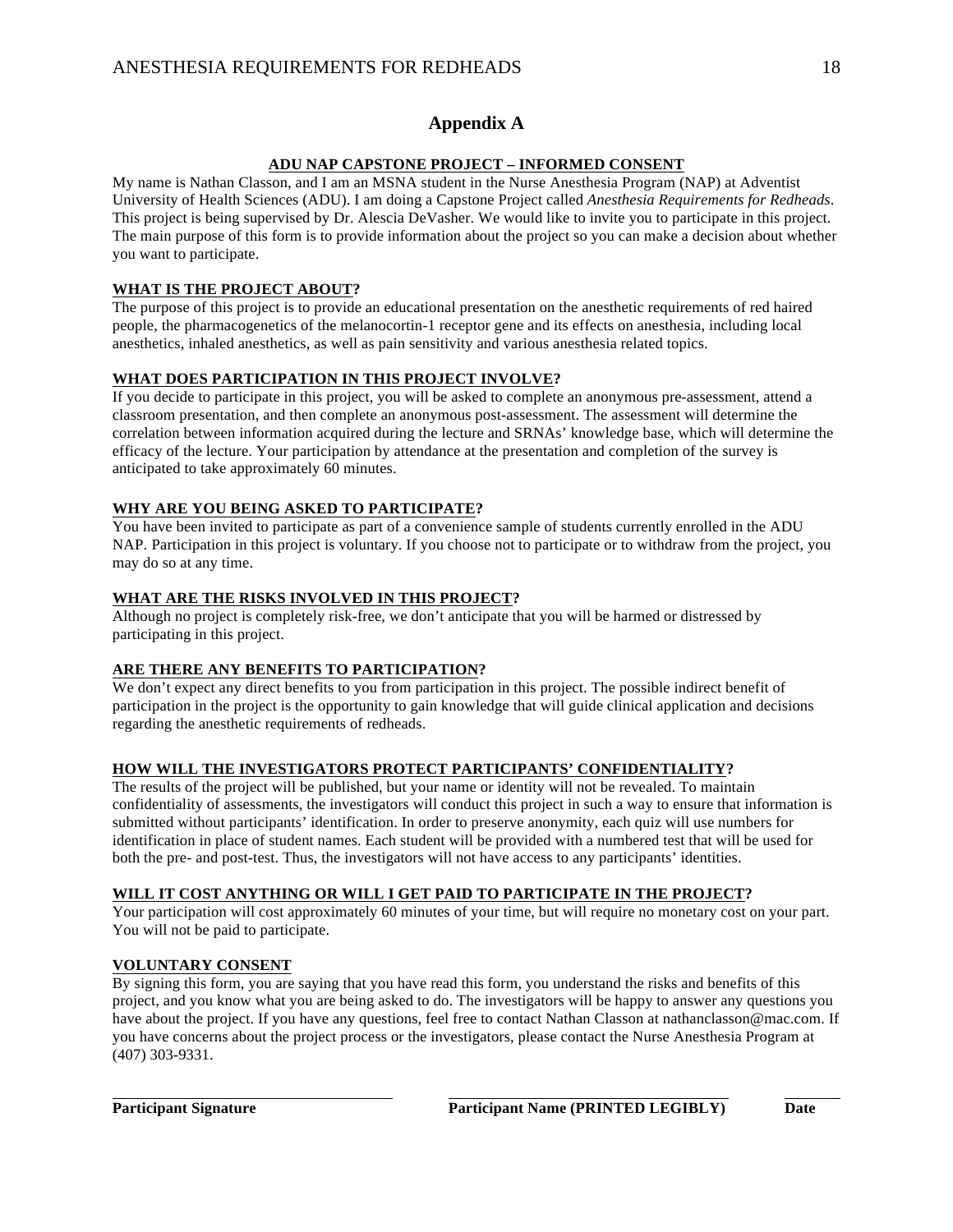## **Appendix B**

## **Pre- and Post-Test**

- **1) Patients with a red head phenotype require \_\_\_\_\_\_\_ higher concentrations of Desflurane when compared to dark haired patients.**
	- a) 11% b) 19% c) 25% d) 38%

## **2) People with \_\_\_\_\_\_ variance have an increased requirement for local anesthetics.**

- a) CYP450
- b) MC1R
- c) MSHR
- d) Both b and c are correct

**3) Patients with a red head phenotype typically require 25% dose increase in \_\_\_\_\_**.

- a) beta agonists
- b) beta antagonists
- c) acetylcholinesterase inhibitors
- d) none of the above

## **4) People with MC1R variance have an increased requirement for benzodiazepines due to \_\_\_\_\_.**

- a) α-melanocyte-stimulating hormone (α-MSH)
- b) adrenal corticotropic hormone (ACTH)
- c) a decrease in CYP 450 metabolism
- d) two of the above are correct
- e) there is no increase in benzodiazepine requirements in red heads

#### **5) The analgesic effect of clonidine has been linked to \_\_\_\_\_.**

- a) modulation of cytokines, evidenced by reduced postoperative levels of TNF-α in the CSF
- b) reduction of systemic interleukin-6 and CRP
- c) both a) and b) are correct
- d) neither a) nor b) are correct

## **6) MC1R is in the family of melanocortin receptor that provides significant homeostatic influence on \_\_\_\_\_.**

- a) hypothalamic regulation, thermoregulation, and adrenal steroidogenesis
- b) gluconeogenesis, adrenal steroidogenesis, and anterior pituitary function
- c) thermoregulation, estrogen production, and vascular resistance
- d) none of the above

## **7) MC1R genes are primarily found \_\_\_\_\_, and are expressed in \_\_\_\_\_, which modulates nociception.**

- a) Centrally / glial cells and neurons of the ventral periaqueductal gray
- b) Peripherally / glial cells and neurons of the ventral periaqueductal gray
- c) Centrally / the spinothalamic tract
- d) Peripherally / the spinothalamic tract
- **8) Increased surgical bleeding and bruising in patients with a red head phenotype is primarily caused by alterations in:**
	- a) decreased von Willebrand factor
	- b) increased activated partial thromboplastin time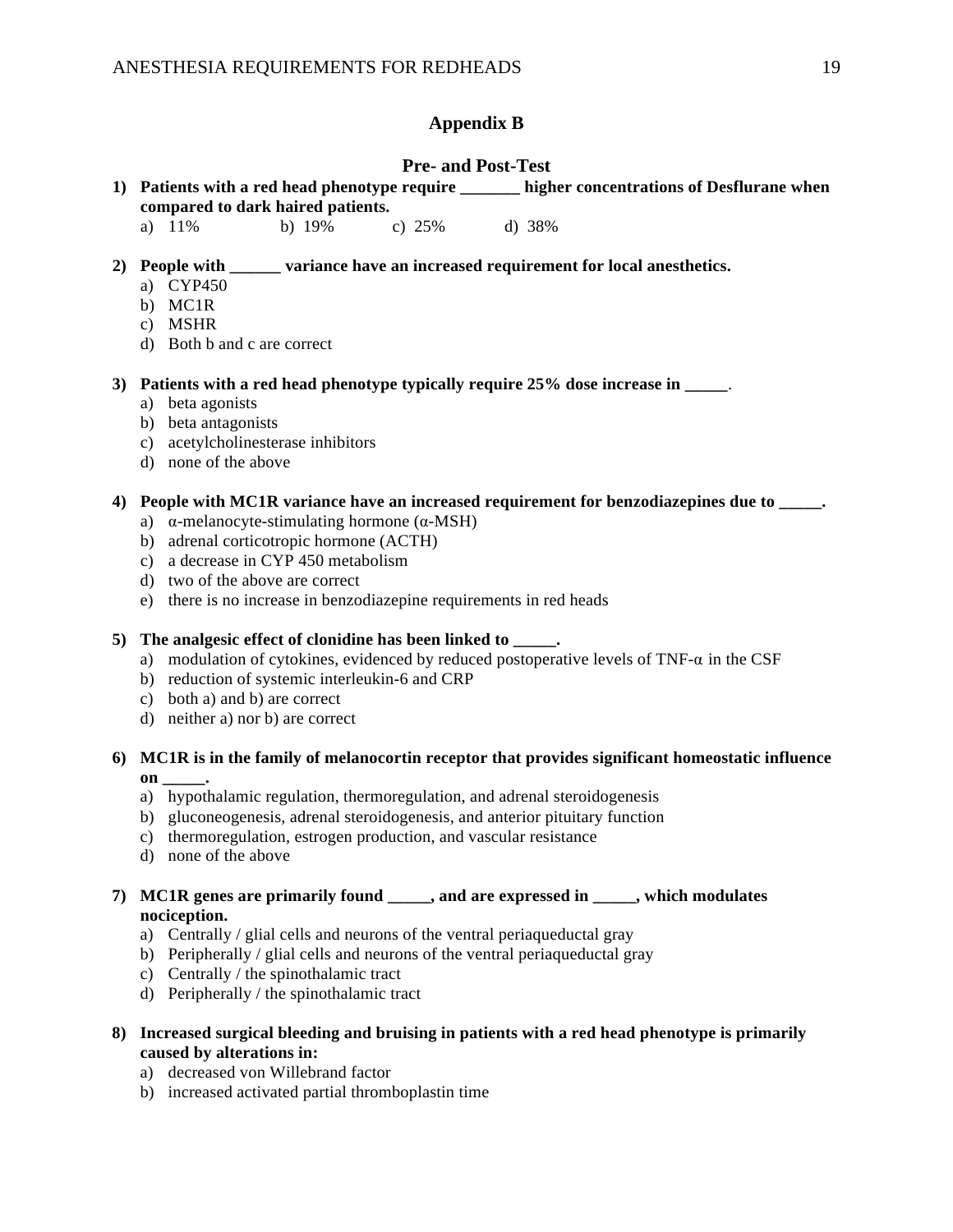- c) increased prothrombin time
- d) two of the above are correct
- e) none of the above are correct
- **9) Which of the following physiologic ratios of eumelanin to pheomelanin manifest as a red head phenotype?**
	- a) greater amounts of eumelanin as compared to pheomelanin
	- b) greater amounts of pheomelanin as compared to eumelanin
	- c) similar amounts of pheomelanin as compared to eumelanin
	- d) this relationship is not important in determining the red head phenotype

## **10) Most redheads are \_\_\_\_\_ or \_\_\_\_\_, meaning that they have \_\_\_\_\_ variant MC1R allele(s).**

- a) autosomal dominant / autosomal recessive / one or zero
- b) homozygous / compound heterozygous / two
- c) heterozygous / compound heterozygous / two
- d) Homo sapiens / Homo erectus / at least ten

## **11) Which specific melanocortin receptors are responsible for the modulation of hyperalgesia, pain, behavior, stress, and food intake?**

- a) MC1R & MC3R
- b) MC1R & MC2R
- c) MC2R & MC4R
- d) MC3R & MC4R
- **12) A possible theory is that MC1R dysfunction \_\_\_\_ production of primary ligands, melanocortins including α-melanocyte-stimulating hormone, which stimulates other melanocortin receptors, including the \_\_\_\_\_ receptor that modulates cold and mechanical allodynia.**
	- a) down-regulates / melanocortin-3
	- b) down-regulates / melanocortin-4
	- c) up-regulates / melanocortin-3
	- d) up-regulates / melanocortin-4

## **13) Redhead women are \_\_\_\_\_ to \_\_\_\_\_, but show no difference in baseline \_\_\_\_\_ thresholds.**

- a) less sensitive / electrical pain / thermal pain
- b) more sensitive / electrical pain / thermal pain
- c) more sensitive / thermal pain / electrical pain
- d) less sensitive / thermal pain / electrical pain

## **14) Redheads are \_\_\_\_\_ to the \_\_\_\_\_ effects of lidocaine.**

- a) more sensitive / analgesic
- b) more resistant / analgesic
- c) more sensitive / antiarrhythmic
- d) more resistant / antiarrhythmic

## **15) The following parameters could be significantly altered in patients with a redhead phenotype:**

- a) post-operative recovery time
- b) pain
- c) quality of recovery
- d) more than one of the above are correct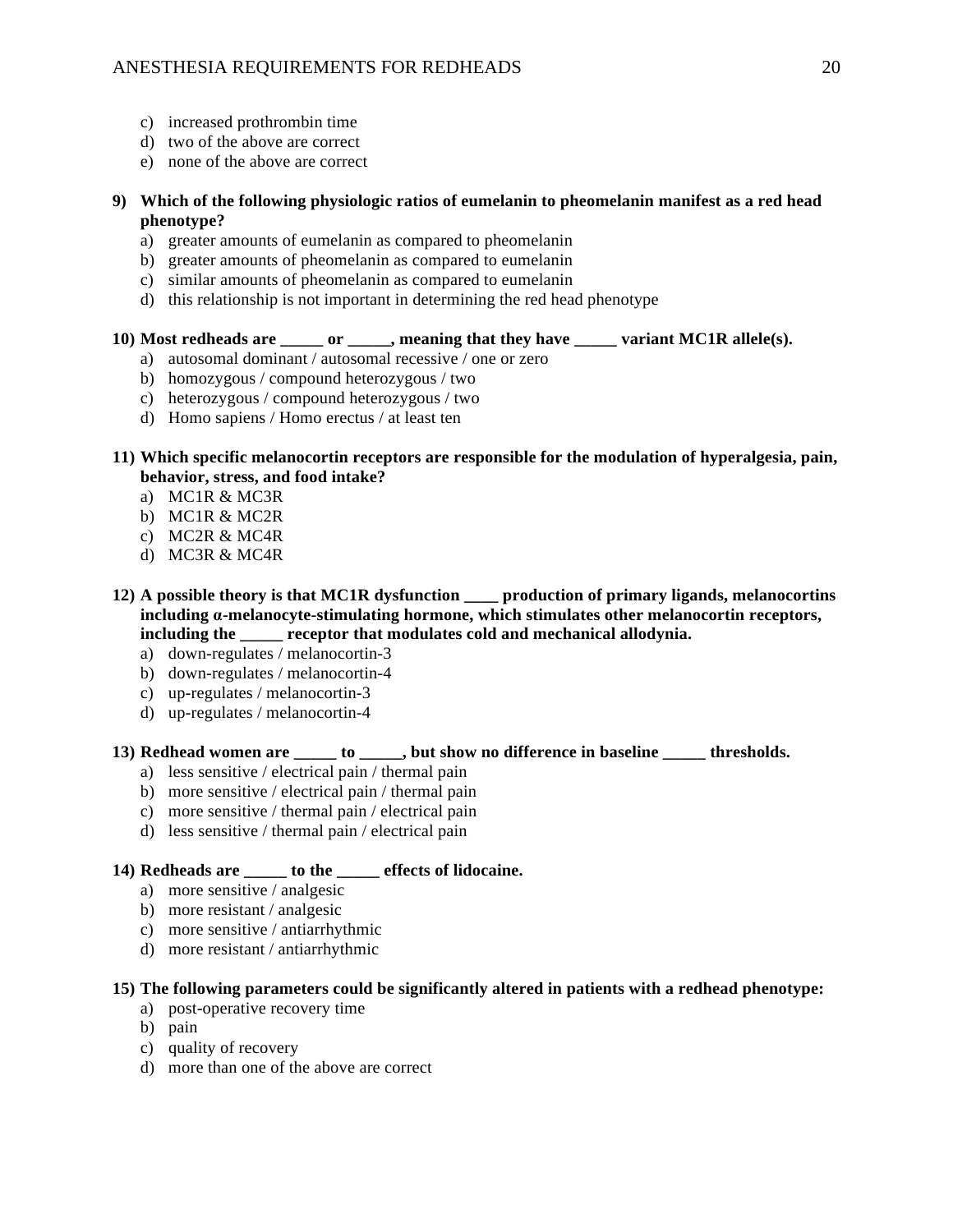## **Appendix C**



## **OBJECTIVES**  $\cdot$  Identify at risk populations · Review current literature, both supporting and disputing the claim that several aspects of anesthesia are altered in redheads · Discuss current and future anesthetic implications  $\cdot$  Raise awareness for Student Registered Nurse Anesthetists attending Adventist University



A feer increasing the anesthetic gas to nearly  $a\%$  , and waiting approximately  $g$  minutes for equilibration, the surgeon continued the procedure uneventfully.



## **IMPACT OF HAIR COLOR**

+ Hair color is one of the most conspicuous phenotypes of humans

Hair color ranges from black, dark brown, brown, light brown, and blonde to red, with a myriad of hues in each category

Hair color has tremendous societal and cosmetic impact

Diversity of hair color arises primarily from the quantity and ratio of two types of pigment: black to brown eumelanin, and reddish brown to yellow pheomelanin

## THE SCIENCE BEHIND **RED HAIR**

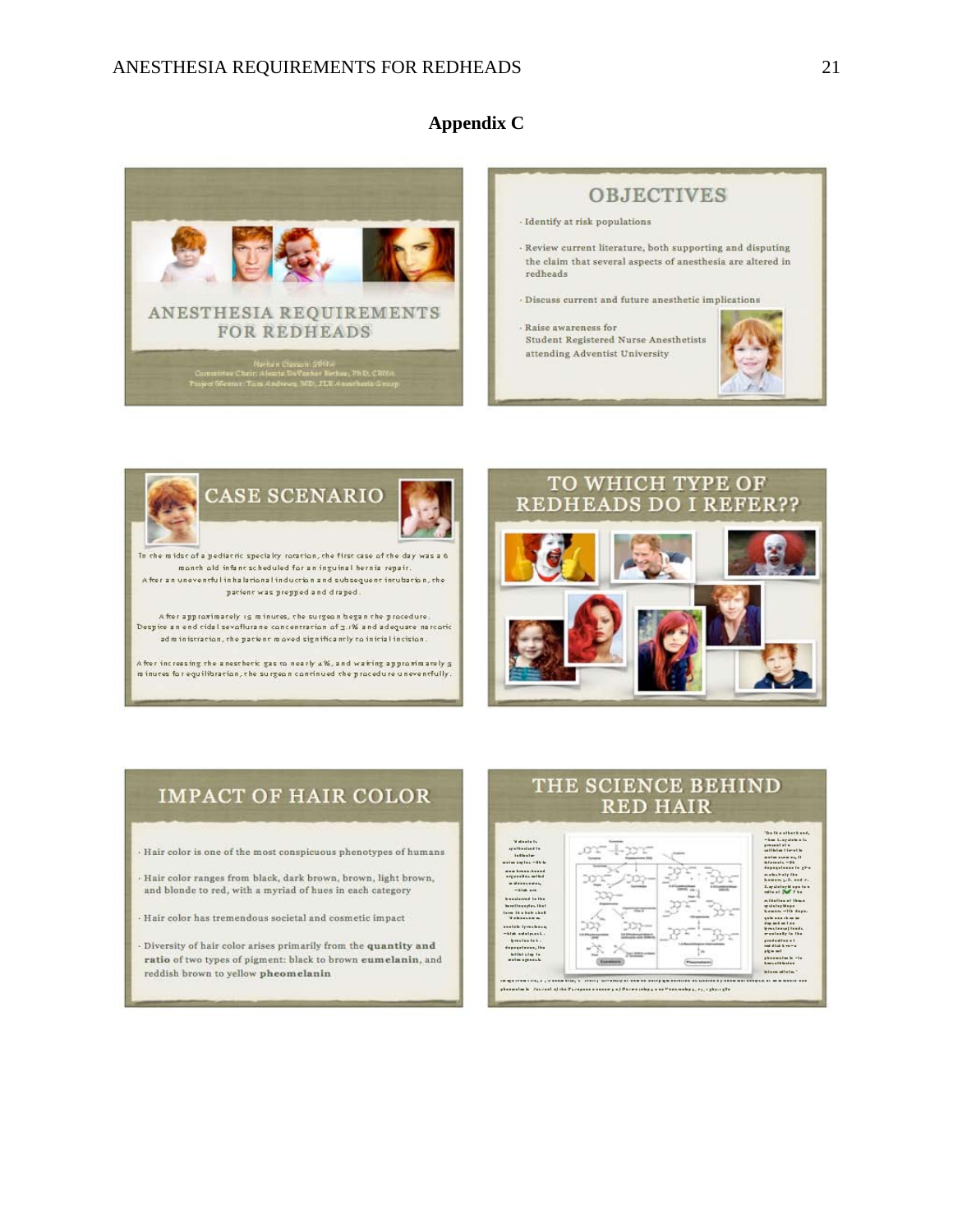







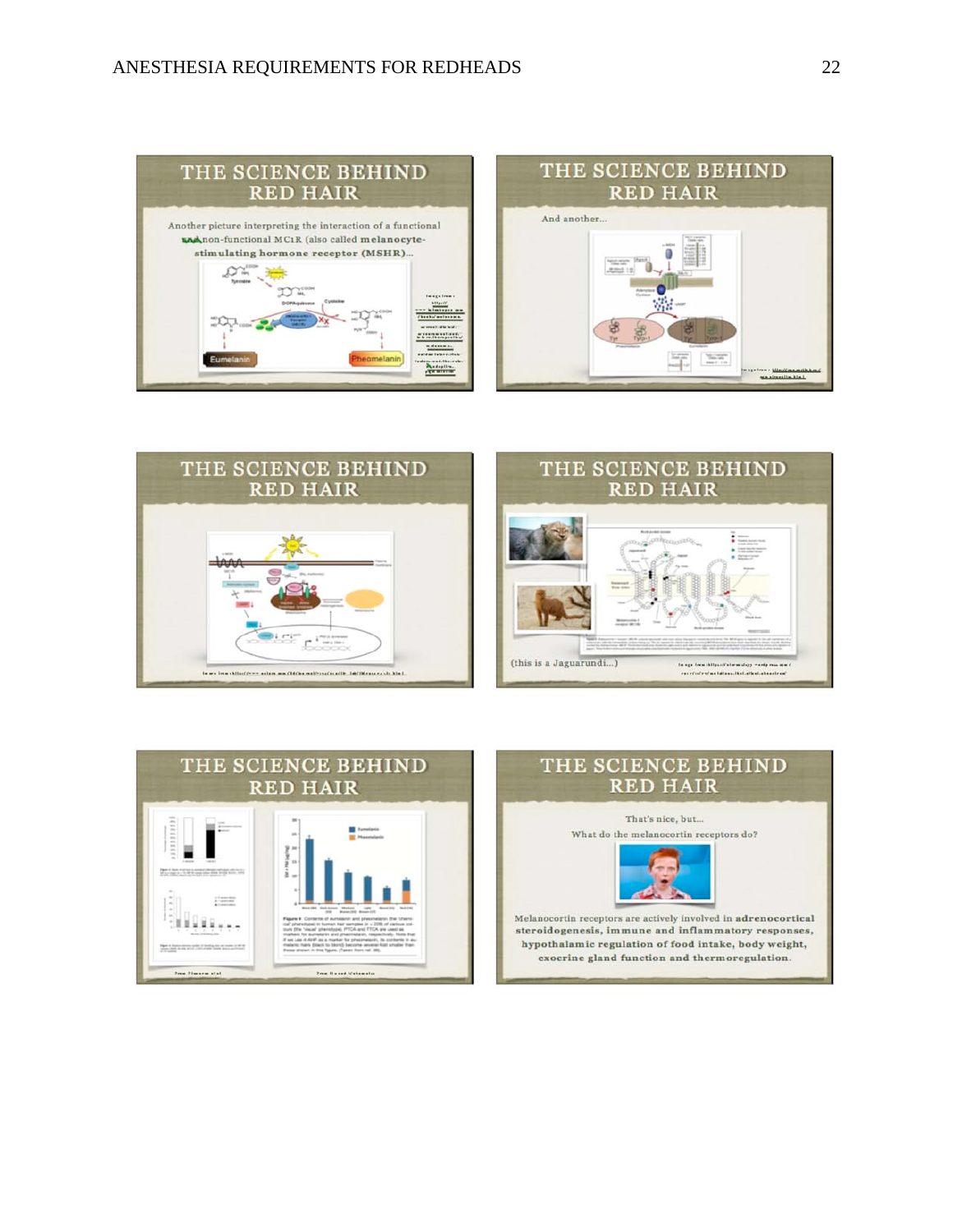## ANESTHESIA REQUIREMENTS FOR REDHEADS 23

| Percenter     | Mate stay of expression                                              | Physiological Setellizes                                                                          | However phenotypes of painwith with<br>bles of furnition installing | mana                             |
|---------------|----------------------------------------------------------------------|---------------------------------------------------------------------------------------------------|---------------------------------------------------------------------|----------------------------------|
| <b>MIT 10</b> | Meanwoods, maintainers."                                             | Partiactation officers poor.                                                                      | Forestad (or of pick carbers)                                       | <b>Homes</b>                     |
| <b>MT38</b>   | <b>Weight come</b>                                                   | <b>Rend deedupose</b>                                                                             | Farvice plusmasticald deficiency                                    | MODSK                            |
| ARTIST        | Cannot harvests assign a billion<br>payments and \$25 kg to \$10 per | Starts foregoings, information                                                                    | Cheese /                                                            | tetnic                           |
| MCAF          | CML larest tool                                                      | ALTERA STATES PRODUCED<br><b>Stario Hermeensus, assetted</b><br>majoratorio, artistilla Sotorino- | Charles Construction<br><b>Cheese</b>                               | $7 - 8 + 7 = 1, 1, 1$<br>testal. |
| <b>SACRA</b>  | <b>CONTRACTOR</b><br>Luxiaminaker, destring labb-                    | Personal American importation of<br>information plants                                            | Decreased production of policies at System<br>to excess             | 120401101<br><b>MONTEST</b>      |



## **REVIEW OF LITERATURE**

Purpose

 $\tilde{T}$  is a converted to the set of  $\sigma$  -set of events without at the  $\sigma$  M  $\tilde{T}$  is  $\tilde{T}$  as an increasing physical basis.

## servatic offerits of the maternaturity 1 monotor<br>1970 generate former pigmentation<br>was a service construction of the form the construction of the products and the con-

Sample Size ara radividada from u familiar.

 $\begin{tabular}{l|c|c|c|c|c|c|c|c} \hline Key~thouehts \\ \hline \end{tabular} \vspace{-.5cm} \begin{tabular}{l|c|c|c|c|c|c} \hline Key~thouehts \\ \hline \end{tabular} \vspace{-.5cm} \begin{tabular}{l|c|c|c|c|c} \hline Key~thouehts \\ \hline \end{tabular} \vspace{-.5cm} \begin{tabular}{l|c|c|c|c|c} \hline Key~thouehts \\ \hline \end{tabular} \vspace{-.5cm} \begin{tabular}{l|c|c|c|c} \hline \end{tabular} \vspace$ 

## **REVIEW OF LITERATURE**



## **REVIEW OF LITERATURE**

Sample Size  $\begin{minipage}{0.9\textwidth} \begin{tabular}{|c|c|} \hline $q$ & where $n$ is $-1\mathrm{B}$ \\ $q$ & otherwise $1\mathrm{B}$ & $n$ is $1\mathrm{B}$ \\ $-1\mathrm{B}$ & $p$ is $1\mathrm{B}$ & $n$ is $1\mathrm{B}$ \\ $n$ & $n$ is $1\mathrm{B}$ & $n$ is $1\mathrm{B}$ \\ $n$ & $n$ is $1\mathrm{B}$ & $n$ is $1\mathrm{B}$ \\ $n$ & $n$ is $1\mathrm{B}$ & $n$ is $1\mathrm{B}$ \\ $n$ & $n$ is $1\mathrm{B}$ & $n$ is $1\mathrm{B}$ \\ $n$$ 

Major Findings

**Market Administration Control Progress** 

#### Key thoughts

 $\begin{array}{l} \textbf{M} = \textbf{M} + \textbf{M} + \textbf{M} + \textbf{M} + \textbf{M} + \textbf{M} + \textbf{M} + \textbf{M} + \textbf{M} + \textbf{M} + \textbf{M} + \textbf{M} + \textbf{M} + \textbf{M} + \textbf{M} + \textbf{M} + \textbf{M} + \textbf{M} + \textbf{M} + \textbf{M} + \textbf{M} + \textbf{M} + \textbf{M} + \textbf{M} + \textbf{M} + \textbf{M} + \textbf{M} + \textbf{M} + \textbf{M} + \textbf$ 

| Charamas a significant dillor mon halmans remedire a fax that more<br>how success for the WC+R motation and anotral mine. Chis stood may<br>because small citie and no process with formula in MAC in match!<br>ma pered to eastest also. There - as a a significant genetyper in activate.<br>blamsting of a roof |                                                                                                                                                                                |
|--------------------------------------------------------------------------------------------------------------------------------------------------------------------------------------------------------------------------------------------------------------------------------------------------------------------|--------------------------------------------------------------------------------------------------------------------------------------------------------------------------------|
| Key thoughts                                                                                                                                                                                                                                                                                                       |                                                                                                                                                                                |
| <b>W.C. Board a dely loss fits The</b>                                                                                                                                                                                                                                                                             | and in Anti-Links                                                                                                                                                              |
| period my, but they who are expressed<br>le brate gliet auße und in announcel                                                                                                                                                                                                                                      | ics Authoring rate availabilitied grate for the center<br>andra 1 december and control to<br>with me interdicted and cap medicantrized area for far                            |
| h a mair d a mhasadasial gray, a<br>nglas kee-a la a séclete cochaptice                                                                                                                                                                                                                                            | allocation 2 designs, speakers, experience also<br>teached for four closing payments conductors, develop-<br>and produces and labeled 1 labels is appropriate                  |
| A shower in mained a. X 030<br>moom inclusion of SC . For close who                                                                                                                                                                                                                                                | \$500 - Andersonalistick and statistic internal world flash and<br>inertage, a U.Ph partners in Road, This senate to columnate<br>and the intervalue for minimidi recent teams |
| may his responsible for the fourmand<br>MAC                                                                                                                                                                                                                                                                        | take dealbases to produce anomatics, but a month<br>lian, the Abbrile and Associated by Common                                                                                 |

 $\begin{tabular}{|c|c|c|c|c|c|c|c|} \hline $0.01$ & $0.000$ & $0.0000$ & $0.0000$ & $0.0000$ \\ \hline $0.000$ & $0.0000$ & $0.0000$ & $0.0000$ & $0.0000$ \\ \hline $0.000$ & $0.0000$ & $0.0000$ & $0.0000$ & $0.0000$ & $0.0000$ \\ \hline $0.0000$ & $0.0000$ & $0.0000$ & $0.0000$ & $0.0000$ &$ 

 $\frac{1}{2}$ 

The contact first<br>A <sup>17</sup> december<br>A <sup>17</sup> december

## **REVIEW OF LITERATURE**

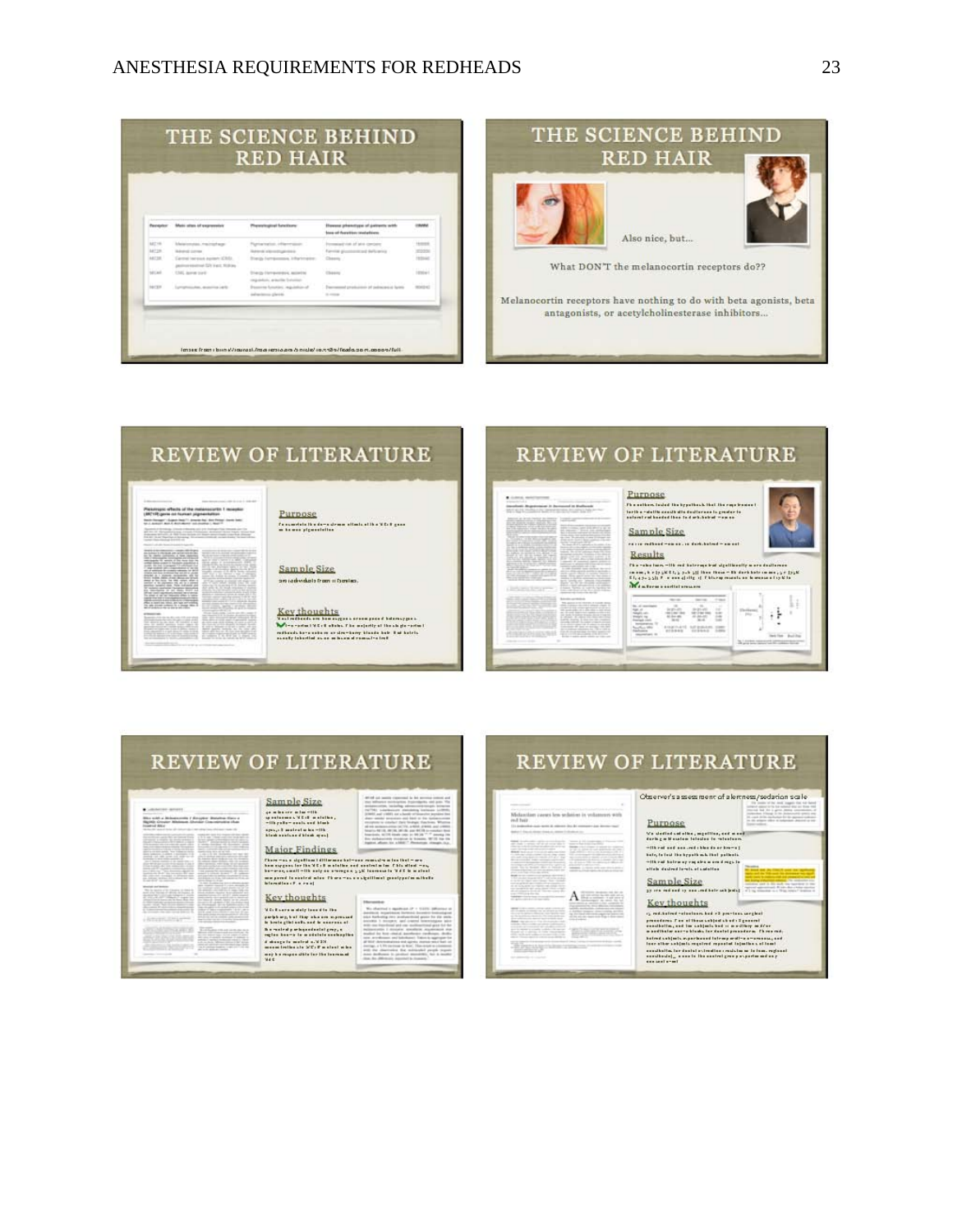| Prosportedayscortist (POMC) is symbosized and<br>cleared irrespectibles that include re-melanocyte-stimu-                                                                                                                                        |
|--------------------------------------------------------------------------------------------------------------------------------------------------------------------------------------------------------------------------------------------------|
| lating hormone (n-MSH), adrend corticotruphic hor-<br>mone (ACTH), and 8-endorphine in the pinitary                                                                                                                                              |
| glast, gastroimestisal tract, genuds, placenta, and<br>skin. <sup>9</sup> Neuropeptides, ACTH and a MSH, are potent<br>redulators of ungritive function and neurobehaviour<br>al activities in animals and humans, <sup>10,11</sup> The peptides |
| The takeaway? Thereased                                                                                                                                                                                                                          |
| be need is zepine require ment in<br>pacients with MCIR variant is primarily.                                                                                                                                                                    |
| due cache effect af the<br>a-melapocyte-stimulating                                                                                                                                                                                              |
| hormous (a-MSH) and<br>adrepal corticotrophic                                                                                                                                                                                                    |
|                                                                                                                                                                                                                                                  |

## **REVIEW OF LITERATURE**

#### between location to Decoral Pate and Roberta<br>has a subsequent of the option of the backwall

| ---<br>the second device of the American contractor                                             |                                                     |
|-------------------------------------------------------------------------------------------------|-----------------------------------------------------|
| the advertising a continue of concentrations.                                                   |                                                     |
| and the first control of the property                                                           | a construction of the con-                          |
| of the control between the first of the                                                         |                                                     |
| the product and the product of the product of the product                                       |                                                     |
| Source: 10 Million 1984   August 177   Therman                                                  |                                                     |
| A company and the company's and provide the state<br>because and the after MCA dealership and a |                                                     |
| the first in discussion in course, and has                                                      | <b>SAN ART AND ART</b>                              |
| part of the control with an expert to the state and a                                           |                                                     |
|                                                                                                 |                                                     |
| terms of experience that construction refers that                                               |                                                     |
| the property of the property of the con-                                                        |                                                     |
| The part of the president and<br><b>CONTRACTOR</b>                                              |                                                     |
| and the position and states at the formation control with a                                     |                                                     |
| Standard Mark and the Antonio Harmond Art                                                       |                                                     |
| books of the art around the distance. The                                                       |                                                     |
| Even of colored and the means of Editors of                                                     |                                                     |
| the company's colors and the age of the first time of the                                       |                                                     |
| the first street country of the country of the country of the                                   |                                                     |
| and the direct to provide the property of the                                                   |                                                     |
| A state the state and company of the state of the state of the state of the                     |                                                     |
| Anticornelli Margaret March 1 (1986)                                                            |                                                     |
| comment with the trust shoulders for the                                                        |                                                     |
| an experience that there we determine                                                           |                                                     |
| the property of the first state of the property of the property of                              |                                                     |
| a considerable and construction of the state of the Constant Con-                               |                                                     |
| the party than the property of the party and collective and                                     |                                                     |
|                                                                                                 |                                                     |
|                                                                                                 |                                                     |
|                                                                                                 | -                                                   |
| provided results and collection this passed                                                     | ---                                                 |
|                                                                                                 |                                                     |
|                                                                                                 |                                                     |
| and the act is thereon at the                                                                   | <b>CALL AND IN</b>                                  |
| <b>Add at the Conference</b>                                                                    | the facts are constructions of the co-<br>---       |
| arrangement and the                                                                             |                                                     |
| a control chemical in annual an-<br>---                                                         |                                                     |
|                                                                                                 |                                                     |
| ___<br>all Coates Warners                                                                       | A case of home that your seconds to be dealer than  |
|                                                                                                 | and contact can construct<br><b>State Committee</b> |
|                                                                                                 | Month country resides and in this other             |
| and a commentation of the collection of the col-                                                |                                                     |
|                                                                                                 |                                                     |
| the first term and the control of the<br>the course of the party than the second collection of  | -------------                                       |
| the state characters, but the state of the state of the state of the                            | the control of the control of the control of        |
|                                                                                                 |                                                     |
|                                                                                                 |                                                     |
|                                                                                                 |                                                     |
| and a series of a control state and a                                                           |                                                     |
| and the property of the contract of the                                                         | Last Art craw and the of                            |
| The company's spatial distance that the co-                                                     | and all the fields of their con-                    |
| a series of the control of the control of                                                       |                                                     |
| __________                                                                                      |                                                     |
|                                                                                                 |                                                     |
|                                                                                                 |                                                     |
|                                                                                                 |                                                     |
| <b>CONTRACTOR</b>                                                                               |                                                     |

# $\mathcal M$  Call as provides a such as the<br>self-field of the plantiture  $\chi_1$  gives<br>from the  $\chi$  and to the participant and algebra we then<br>  $\chi$  and point only restrict party is anothy.

#### $\label{eq:2.1} \begin{split} \hat{\mathbf{x}} &\approx \hat{\mathbf{B}}\hat{\mathbf{x}} \text{ and } \hat{\mathbf{c}}\hat{\mathbf{w}} \text{ is a product space.} \text{ for all } \hat{\mathbf{b}}\hat{\mathbf{r}} \text{ is a sequence, } \hat{\mathbf{c}}\hat{\mathbf{w}} \text{ is a function of } \hat{\mathbf{c}} \text{.} \end{split}$ ster exakelle mesimu mi

 $\label{eq:2} \begin{minipage}{0.9\textwidth} \begin{tabular}{l} \bf 3.1\,hr\ {\it per} -hr\ {\it or}\ {\it ten} \ {\it or}\ {\it ten} \ {\it or}\ {\it ten} \ {\it or}\ {\it ten} \ {\it or}\ {\it ten} \ {\it or}\ {\it not} \ {\it not} \ {\it or}\ {\it not} \ {\it not} \ {\it or}\ {\it not} \ {\it not} \ {\it or}\ {\it not} \ {\it not} \ {\it not} \ {\it or}\ {\it not} \ {\it not} \ {\it or}\ {\it not} \ {\it or}\ {\it not} \ {\it or}\ {\it not} \ {\it or}\ {\it not} \ {\it or}\ {\it not} \ {\it or}\ {\it not} \$ 



## REVIEW OF LITERATURE

**Ellentate of human had paymentation as studied by**<br>Plannical actions of assistance and phase-rations

Major Findings

 $\begin{minipage}{0.9\textwidth} \begin{tabular}{|l|p{0.8\textwidth}|} \hline $P$ is a single explicit value of the number of nodes in the 3.5\% of the 3.5\% of the 3.5\% of the 3.5\% of the 3.5\% of the 3.5\% of the 3.5\% of the 3.5\% of the 3.5\% of the 3.5\% of the 3.5\% of the 3.5\% of the 3.5\% of the 3.5\% of the 3.5\% of the 3.5\% of the 3.5\% of the 3.5\% of the 3.5\% of the 3.5\% of the 3.5\% of the$ 

## **REVIEW OF LITERATURE**

Women with Red Hair Report a Shiptity increased Rats of<br>Brateing left Name Nermal Congelation Trade

**THE REPORT OF** 

2023 entere i Sample Size<br>20 Septy: Lands bestays administration<br>20 De 10 De 102 September 20 De 102 Sep

Key thoughts<br>tailor tails in the contract of the state of the state of the state of the state<br>atom to train any distance of the state.

Purpose<br>
Material Contractor (1995)<br>
Contractor (1995)<br>
Contractor (1995)<br>
High Contractor (1995)<br>
Contractor (1995)<br>
Contractor (1995)<br>
Contractor (1995)<br>
Contractor (1995)<br>
Contractor (1995)<br>
Contractor (1995)<br>
Contracto

## **REVIEW OF LITERATURE**

The generated increased identical technics, to not hannel collection<br>of a reflection is not accorded with our Williams in factor or<br>signaturely at letter sufficience.

| a constitution and the first product in the second constitution of the con-<br>produce state of the side or service. In this con-                                                            |  |
|----------------------------------------------------------------------------------------------------------------------------------------------------------------------------------------------|--|
| the state of the state of<br>and the control control of the control of the control of the control of the control of the control of the con-                                                  |  |
| and and the property of the property of the control of the control of the control of the con-<br>The property of the control of the con-                                                     |  |
| structured experience are considered and considered and considered and considered and considered and                                                                                         |  |
| the control of the control of the control of the control of the control of the control of the control of the control of the control of the control of the control of the control of the con- |  |
| to them in the first three companies and is a series of the power contractor<br>the states in the property control and the control of the control of the control of                          |  |
| ___________                                                                                                                                                                                  |  |

|         |                                                                                                                                                                                           | In both choice, we could like your IT. The choice at Judy a fact that your<br>the former an contract customer - 200 to 12 models to a finite claim to<br>and the control and service to the control of the control of the control of the control of the control of the con-                                                                                                                                         |
|---------|-------------------------------------------------------------------------------------------------------------------------------------------------------------------------------------------|---------------------------------------------------------------------------------------------------------------------------------------------------------------------------------------------------------------------------------------------------------------------------------------------------------------------------------------------------------------------------------------------------------------------|
|         |                                                                                                                                                                                           | and the property of the control of the control of the control of the control of the con-<br>the state that the first above decision of the state of the state of the state of the<br>and perceptions of the form speed. Changes we recognize a study of speed                                                                                                                                                       |
| ٠<br>r. | and a sharing panel in Miner and Charles Auto<br>the art is added to the product of the contract of the product of the con-<br>and and all states the associated that the Constitution of | the figures in price on here of the local contract and the second contract of the con-<br>and comparative starks are short dealers. The country the concentration of entropy as in the<br>and it is a to detect a way this chairs and a series on the city of the policy theory                                                                                                                                     |
|         | the contract of the contract of the contract of                                                                                                                                           | E-Fax Experience and a firm of the dealer from the product of the con-<br>bratch lasters where the first to brat. That it has able to refresh be brand<br>and calls and consumer contracts that the contracts<br>the stand the property computers at the con-<br>the first to those the advanced to a control as the result of the second<br>published a distinct part of all. And all of Third at Tark & College a |
|         | --------<br><b>STATISTICS</b><br>the company of the property of the                                                                                                                       | a construction of the state of the construction of the construction of the construction<br>that the lot on motion financial and<br>the cost of the A Concrete behind to<br>The Committee Committee and the Committee Committee<br>Alle Country and the Art Arts and Arts and Arts and<br>and the south to the charge of the auto is three                                                                           |
| ------  | _____                                                                                                                                                                                     | Contract of Contract Exchange and Contract of<br>and 1. All colors and an excess services and the first term<br>by advertising the company's child what all<br>the second control time to be a second control of the con-                                                                                                                                                                                           |

Purpose

PUTDOSC<br>Texasus likesvanislike helmene kuir minened de ?<br>hoti-Maxis<br>helminus.<br>helmenis

#### **Findings**

Highly, sinking adjustice on the matchinter between out hele<br> $\sum_{i=1}^N \alpha_i$  are accurant blow in the fact of the link<br>because by sharpedic angulation parameters of the filling and with<br>channel bidware for process.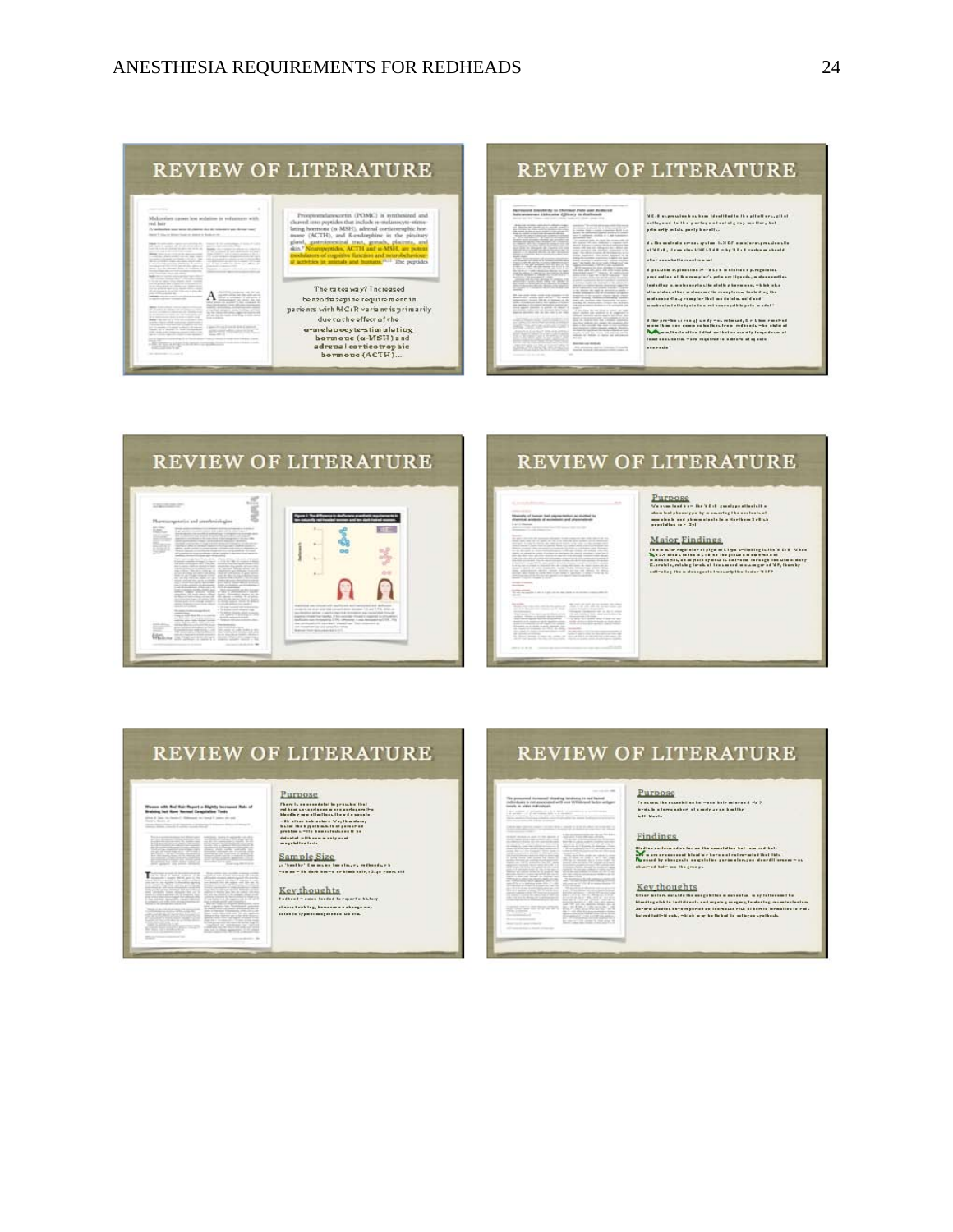## **REVIEW OF LITERATURE**

Purnose

# affort of best adopt on your

|                                                                                                    |                               | A polyclassics and he  a for time by more to prai. A<br>the basic of their processes in the class of the control of the con- |
|----------------------------------------------------------------------------------------------------|-------------------------------|------------------------------------------------------------------------------------------------------------------------------|
|                                                                                                    |                               | tan'd that this is local lock a last 1-8-9-9-9 and -dimensional                                                              |
| Alley Leaderson, John                                                                              | straighted with Thirds, 2002. | the company and distances are not restrict                                                                                   |
|                                                                                                    | the the color children of     | ------------                                                                                                                 |
| and a fire of the state of the con-<br>State of the State State                                    |                               |                                                                                                                              |
| <b>Service Controllers</b>                                                                         | ad- tol announce              |                                                                                                                              |
|                                                                                                    |                               | we want is not are<br>and look clients are                                                                                   |
| a construction of the streets partners                                                             |                               | presented the line of including that the                                                                                     |
| <b>Britain College and American</b><br>the state problems section constraints that the be-         |                               | and the families in the district of the                                                                                      |
| them of their airs time and women band                                                             |                               | and the property of the country<br>the age of the company of the first of                                                    |
| Strakehold data of their the all the standard<br>hand a company show to this dependence of the     |                               |                                                                                                                              |
| more than the property of the con-                                                                 |                               | and manufacturer and in                                                                                                      |
| ----                                                                                               |                               | come new weapon                                                                                                              |
| the dealership and the state of the state<br>and the the state and should did the form of the con- | ____                          | <b>CONTRACTOR</b>                                                                                                            |
| and the property of the property of the con-<br>the property of the control of the con-            |                               | ment dealers and control                                                                                                     |
| the structure of the property of the                                                               |                               | ---<br>The company of the company                                                                                            |
|                                                                                                    |                               |                                                                                                                              |
| _____                                                                                              |                               | <b>Sales and Construction</b>                                                                                                |
|                                                                                                    |                               | ----                                                                                                                         |

**The contract of the state of the contract of the contract of the contract of the contract of the contract of the contract of the contract of the contract of the contract of the contract of the contract of the contract of** 

# Sample Size<br>trageding state take the property of any<br>technological primeter of the UP

Findings

# **REVIEW OF LITERATURE**

 $\frac{1}{2}$  ,  $\frac{1}{2}$  ,  $\frac{1}{2}$  ,  $\frac{1}{2}$  ,  $\frac{1}{2}$  ,  $\frac{1}{2}$  ,  $\frac{1}{2}$ Second price and produced and produced and prices.<br>Let also be a produced for patients with animals cut boxs.<br>In published pribert study To these of that per services is available are associations of the profit to an excellent control of the profit of the profit of the control ones are merstewarano Brevar Kr **William** Bay

# Sample Size<br>or assessing relative case and relatively a side of color in the

Findings<br>the country the contract of the contract of the contract of the contract of the contract of the contract of the<br>contract of the contract of the contract of the contract of the contract of the contract of the contr Fiber – res and disc analysis is different unit between end stational<br>publishes and maximized response in a could also and analysis a gratic<br>as in result and maximized response in indiage segment that puring undiver<br>as a s

#### Key thoughts

The large stated Midsted ask of such the basic is the large stated Midsted ask of such the large stated Midsted ask of such the planets is at the large stated Midsted and the large stated in the stated of the stated as a s



## **REVIEW OF LITERATURE**

|     | <b>Cryst 11</b> | Randomized control trial (RCT)                                                   | Randomization Control<br>Ves | Yes: |
|-----|-----------------|----------------------------------------------------------------------------------|------------------------------|------|
|     |                 | Meta-analysis of RCT with homogeneous results.                                   | No                           |      |
|     | Level 2         | Prospective comparative study (therapeutic)                                      | No                           | Veir |
|     |                 | Meta-analysis of Level 2 studies or Level 1 studies<br>with inconsistent results | No.                          |      |
|     | <b>Level 3</b>  | Retrospective Cohort Study                                                       | No                           | Yes  |
|     |                 | Case-control Study                                                               | No                           | Yes. |
|     |                 | Meta-analysis of Level 3 studies                                                 | No                           |      |
|     | anyel &         | Case Series                                                                      | No                           | No   |
|     | Largest S.      | Case Report                                                                      | No                           | No:  |
|     |                 | <b>Expert Opinion</b>                                                            | No                           | No   |
| Low |                 | Personal Observation                                                             | No                           | No.  |

## **REVIEW OF LITERATURE**



## **FUTURE ANESTHETIC IMPLICATIONS**

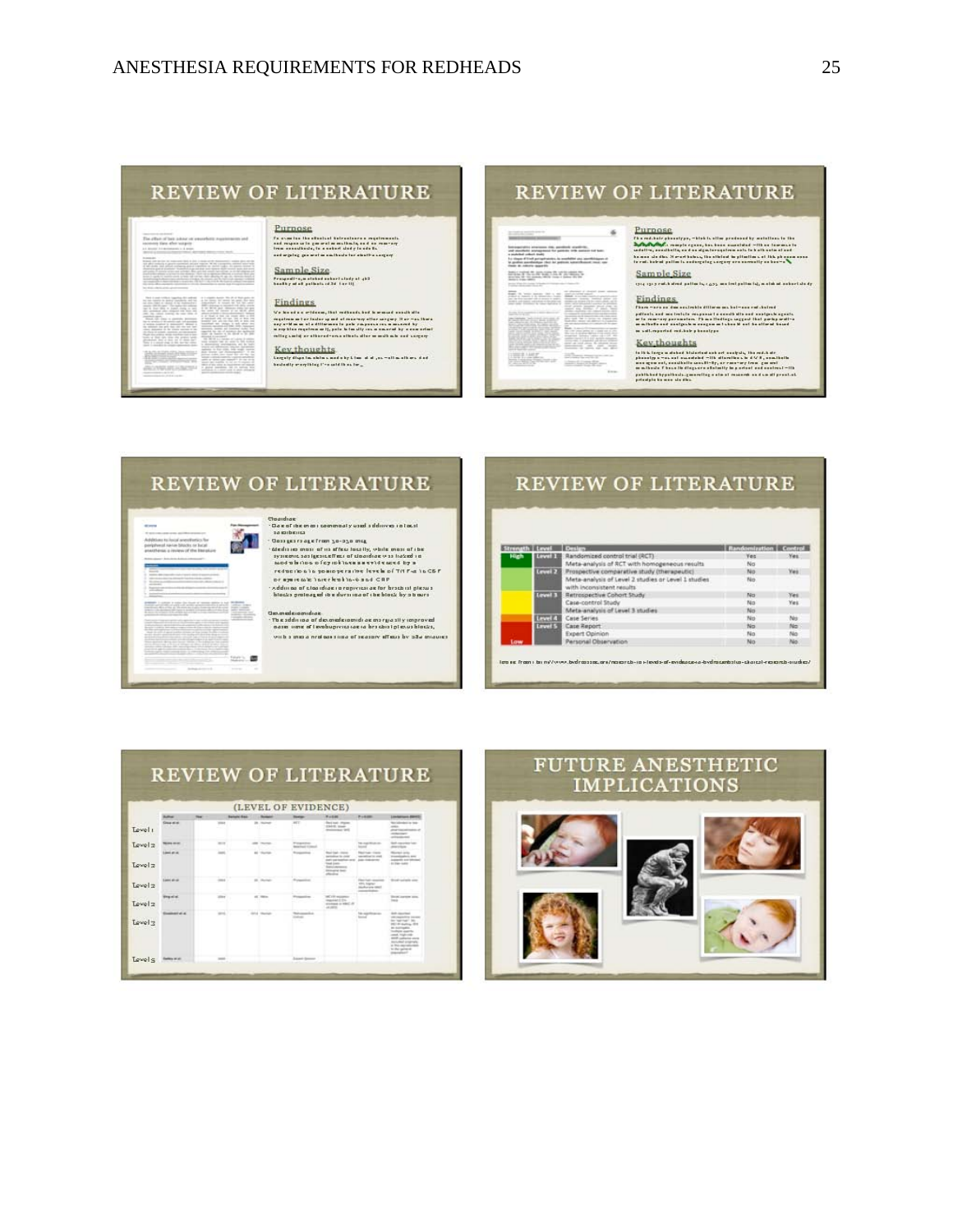## **FUTURE ANESTHETIC IMPLICATIONS**

#### Genetic iStat???

· Wis possible that in a short amount of time (years?) we would be able to more accurately tailor anesthetic (and a myriad of other pharmacological interventions) levels specific to a given genotype. This presentation and information has primarily focused on one gene parchy specific to one phenotype, who represent approximately 5% of the global population. What if we find more genetic variability that effects 20, 30, or even 90% of the population???

## **FUTURE ANESTHETIC IMPLICATIONS**

MAC-Ginger...

If it is in fact true that redheads require more anesthetic, be it inhalational or local, or greater benzodiazepine requirement, the astute clinician could take a "mental MAC-Ginger" approach, such that:

MAC of Sevoflura ne MAC-Ginger of Sevoflura ne MAC-BAR of Sevoflura ne 2.38% 2.6%  $2.0\%$ 

 $(MAC-BAR-Ginger3.094%!!)$ MAC of Desflumne MAC-Ginger of Desflumne MAC-BAR of Desflumne 6.0% 7.14% 7.8%

QUESTIONS??  $100000$ 

## **REFERENCES**

Then, V. S., Fueste, C., E. Bester, J. D. creag). V.Massies are set two setation is rate class. - (It mebale Cananana Janzaningi mawikarini yang engin Kalelarad kam bilipote

the bice of any state channel Henryw, H., Henly, L., Eng. J., Philips, L., Pedd, E., Joshuns, L.J., . Ross, J.L. sensor | Philologon allested the adventured to consider (VII-F) causes however plus solution. By more Kalmalar Consume, p, e 30 - e 327. I alchamé fram blipoléhus autordinarunta are

Deligh R. 2 , Yabdy, C., Elemes, S. C. (1993). Phone assgued by an decode whisplat Financial presences and (1.1.2.1.5). All public data eigh a compliation and A.2.1.42 date myselvery) fate .<br>Hara amamunan sish, anna lihatta se **JIT-ITy, and annulbell** 

a exeguese (for policity -til) satural rad halma molekad mbart if ofy. In execut for in a service of excelsive in department of the account of the personnel in

## **REFERENCES**

- (In, 2 , 8 Schoolston, C. crace). At smally at how on hole plymoutable in stych, at each starts and phases starts. Justice of the Prince or a second y a). Poly analog ann Panwachyp, eyjighyiighe blipirritis dal angris ciririficialit, gally en in age gli i
- taskach, ? . V., Dabghas, d., Lesh, L. V., Labans, d., Illitoth das, d., E., Labans, T. L. Gastand Vast, V. P. crace). Phop manuel is mount blacking tookeney to me, before their
	- monated-lik -sa Villakovad laster neligen lands in alderlad Hidesh, Jacoba Lel Thesekore uses Boomannes, p, ryay, e.y.s. blipotés did argita conf)
	- material continuous
- $\mathsf{blue}_1 \vdash \bot_1 \mathsf{Set} \mathsf{shmast}_2 \vdash \bot_1 \mathsf{Leb} \mathsf{w}_1 \vdash \top_1 \mathsf{Set} \mathsf{leq}_1 \vdash \bot_1 \mathsf{rank}_2 \vdash \bot_2 \mathsf{rank} \mathsf{Set} \mathsf{Set} \mathsf{Set} \mathsf{Set}$ sightly forward rate of kinduleg hat her a served easip letter tests a combined to analysis,
- s. v.2 Atlantids, datameter a revolus d'H2 me sus 3mmes sourà dia .<br>Linn, 1 . 3 , Johnny, F. 4 , Fameley, E., E. Seadery G. 1 . Vared energy | International Highle Home of
- pals and reduced in her forever. Education althought redbook, a combetrate p, in right
- to since. Entries of trem bilant franchischiary and a service etwo como emissión prima prod-

# **REFERENCES**

- Line, 2, 2, Lin, C, 2 almens, V, Centra, F. C, Cropp, F. C, Tem Hits, J. V., Techni, D. I stopped ree of direct alla regulate suits. In except in rationals, a sucharactery, calcul, 177.17 Existend from http://weedh.midtagp.pola.audi.gorg/jeerent.co.p
	- day # 3, Seekeese, # 5, # 3 da, E 4 stely raise). Floodbate (Selece
- regulation in faces of converge the auditorial pay in a search areas and faces read there, and at 3 a 42 y .<br>1992 - Taman, T., T. Fandsandis, T. E. 1992 1993 In this is land annulled in Lynny burni as
- alsen medienat tha tituesiaen Kasa S'anayawaas, 500), M<mark>a</mark>ford, 4 tiyori hisman teminesite ds datumfra errottillt i se
- Sleg, 7, Januari, J. V., Januari, J. Januari, J., V., Maust, J. C., V., V., V., V., V., V., S., St.
- coupler a steller have a digbly grader wis last a shorter coreas indice then matrid also a annhamalas ar ceir chi saarsab. Baletarut fean b Ea d'fui millandalare a aba anaba aord

texasters.